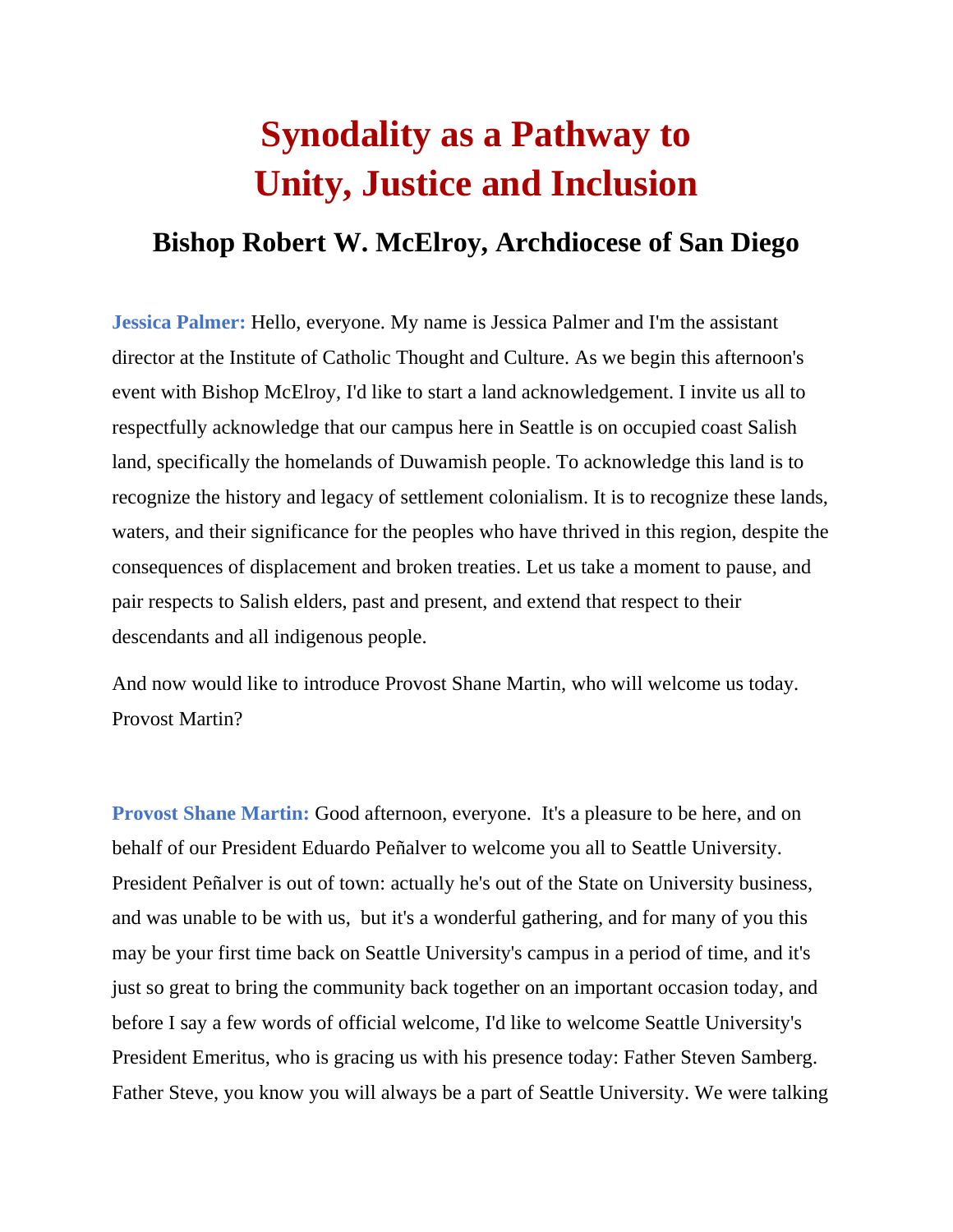about that at the reception, and you said we this and we that, and maybe I should say you, and you said no; it will always be "we" when we think of Seattle U and Father Steve. So, it's great to have you here. It's also a great pleasure to welcome our wonderful Archbishop agent to be with us. This is the second time I've had the privilege of being in an event with our Archbishop in the last few weeks, he gave some very powerful remarks on Laudato Si' and Pope Francis's initiative. And what we're doing here in the archdiocese at an event just a few weeks ago. Archbishop, welcome to Seattle U. As we gather to hear this important talk today from Bishop McElroy, and it's just so wonderful to have you with us coming all the way from San Diego. Of course, I know that your travels are bringing you in a little bit of a triangle from another meeting. But today we'll be reflecting on the bold call of Pope Francis to the Church and to the context of what it means to listen, to learn, to walk with one another to the labels of synodality. This is incredibly important for us in our church, our community, and for us at Seattle University as well. I'm reminded of the process that our Campus is going through the last few years. First under Father Steve's leadership, and now, under President Peñalver's leadership, as we have created our own listening and learning process. It created a pathway forward with our strategic plans, our strategic directions. Part of that process was an 18-month period where we had multiple listening groups and focus groups to think boldly about our future at Seattle U. And now, of course, it is how do we enact that, and live that together. In many ways the bold call of by Pope Francis is a similar call, but to the entire church. What an exciting time for us: in so many ways it is revisiting and living out the promise of the Second Vatican Council that call to truly discern the and to read the signs of the times in our world, in our society. And so, we also are committed to do that through the lens of justice, the lens of the Gospel and the lens of what will help propel the Church in terms of our own future so listening, learning, walking with one another, these are such important themes, and we are graced and blessed this morning to have such a wonderful speaker. So, it is my privilege to welcome you, and here to introduce our Bishop Speaker today. Our wonderful Executive Director of the Institute of Catholic Thought and Culture, Dr. Jeanette Rodriguez.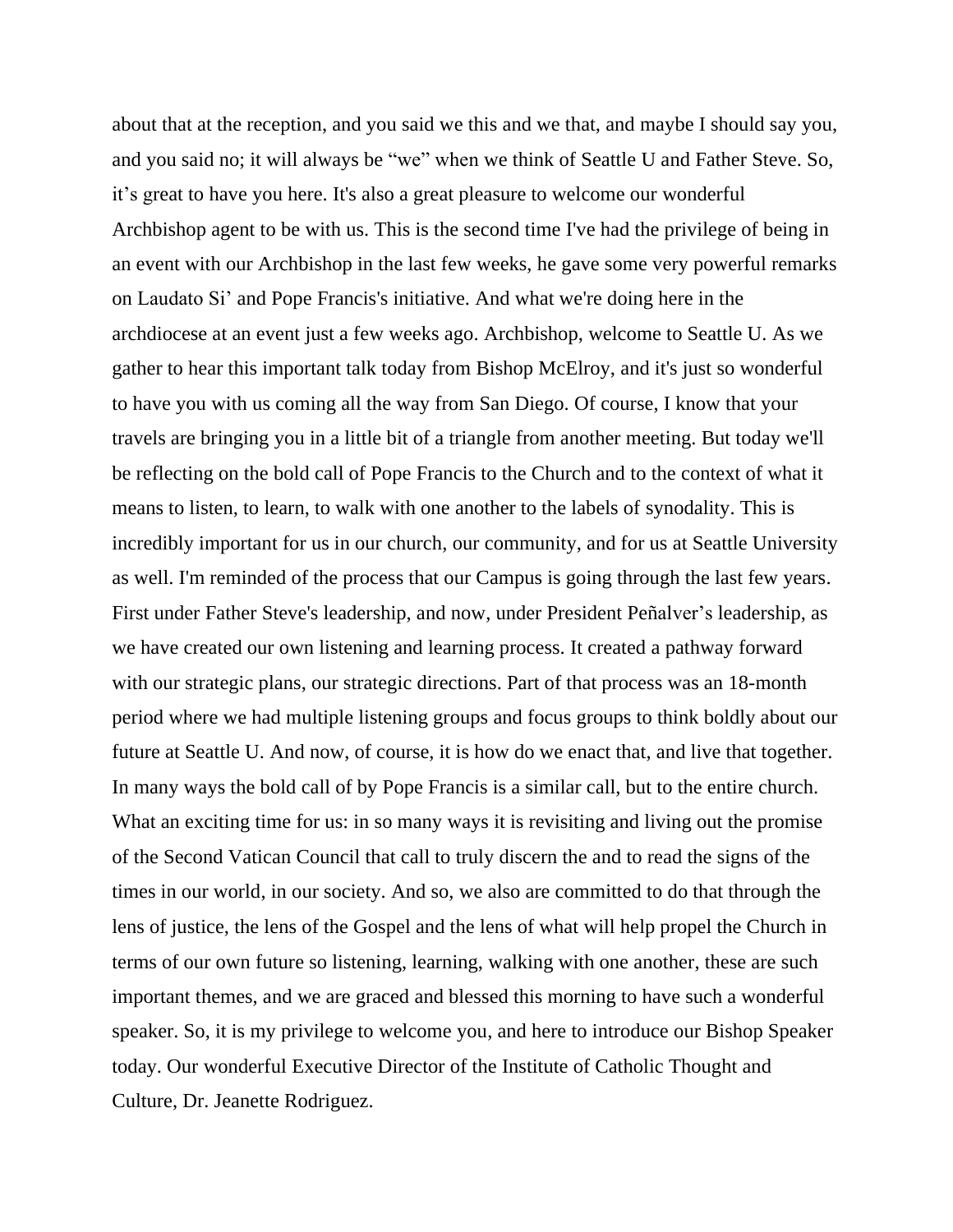**Dr. Jeanette Rodriguez:** ¡Hello, everyone! I also want to extend a very warm welcome to each and every one of you, and especially to our special guests. I will just stand on my tippy toes, because these podiums are too high for people like myself. I'm sorry I sound like a frog but I'm just getting over a cold. So, forgive me. I was blessed to meet Bishop McElroy three years ago in Rome. There was a conference on nonviolence. People all over the world. 180 theologians got together, put the document together in order to, in the hopes of presenting it to the Pope, that he might consider writing an encyclical on nonviolence. So that's still in the process. But the point is that the two things that I wanted to share with you. One is, what a wonderful experience it was to sit around this table and like history with the global Church and number two, to hear from our religious leadership a theological framing of what they were trying to do pastorally, that was so impressive that at the end of the conference, like went up to the bishop, and I said "Would you consider coming to Seattle if I invite you?" And he said "Yes", and so, three years later, I write back, and I say you probably don't remember me, but he remembered me. Either that or he's just being nice. But in any case, I'm so grateful that you're here. So, thank you.

Bishop McElroy was born in San Francisco, and he received his undergrad education at Harvard. He received a master's degree in American history from Stanford. He entered the seminary at the Archdiocese in San Francisco. He was ordained a priest in 1980, and he was assigned to a parish where both his parents had been raised. So, he served as pastor at St. Gregory's parish in San Francisco for 15 years. In 1985, Archbishop Quinn asked him to pursue studies in the field of Catholic social teaching. So he has two doctorates: a doctorate in moral theology from the Godorian, and a doctorate in political science from Stanford. In the following years he served the archdiocese of San Francisco as Vicar General, and as pastor. In 2010, Pope Benedict appointed him Auxiliary Bishop of San Francisco. In 2015, Pope Francis appointed him Bishop of San Diego, even though we came to us from Chicago right now. He's written two books: "Search for American Public Theology", and "Morality and American Foreign Policy". He's also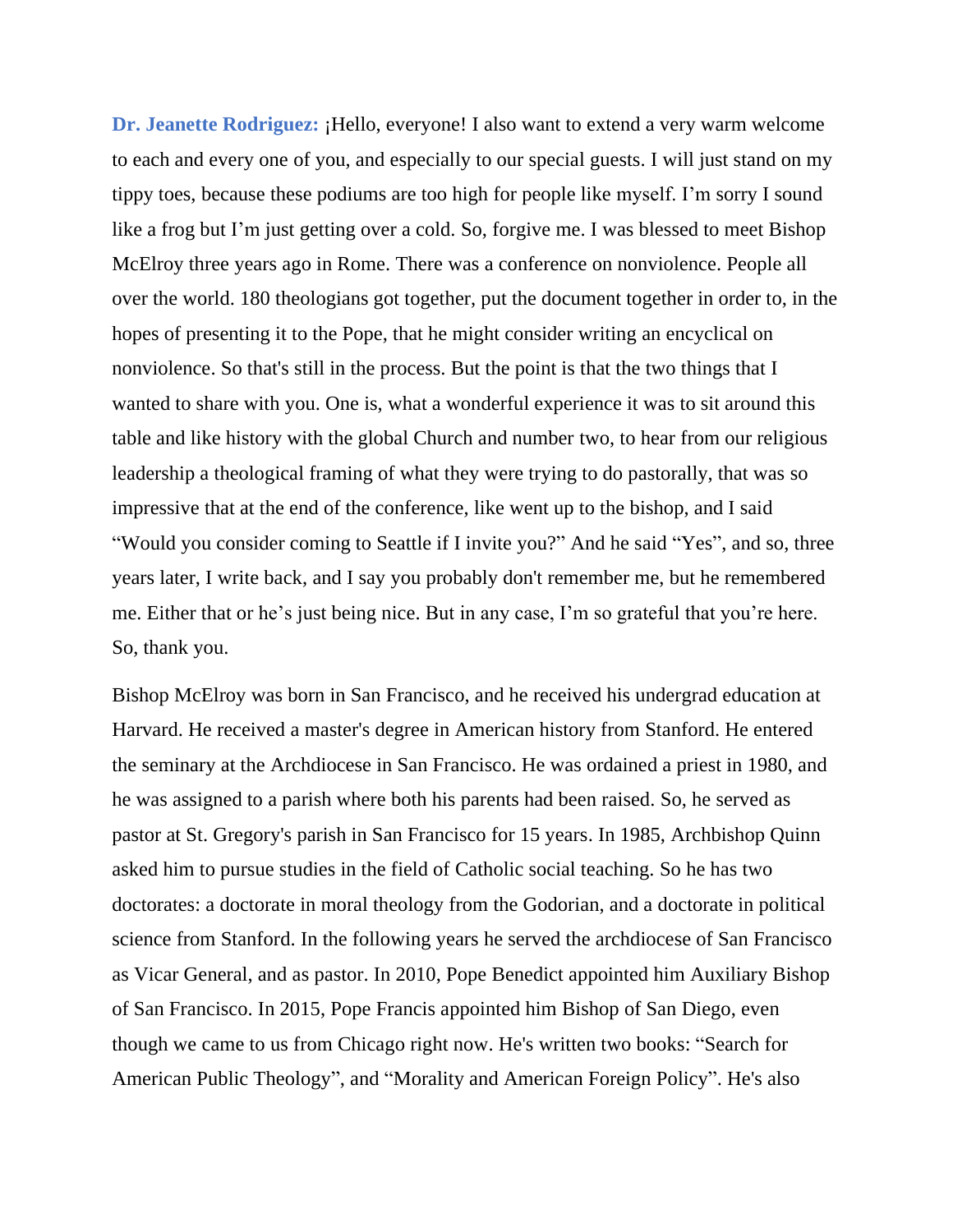written extensively a series of articles on theology and public policy. A lot you can find on American magazines or online; they're quite good. but Bishop McElroy currently serves at the USCCN (United States Catholic Conference of Bishops), and he serves on the following committees: Domestic Justice, international Justice, the Cubanism, Africa, and Latin America.

Welcome. Please join me in welcoming, Bishop McElroy.

**Bishop McElroy:** It's great to be with you today, it's great to be here in Seattle, it's great to be here at a Jesuit University. It's great to be with all of you from disparate connections with the parish life, University life, and I welcome you all. Thank you.

### **A Methodology of Justice**

In the years following World War I, Father Joseph Carter, became a worker Priest, seeking to organize working men and women in pursuit of justice. While doing so, he came to understand that the true work on behalf of justice and solidarity required a process of coming to know the real-world situations that workers confronted of judging those realities in light of the Gospel, and then in choosing to act concretely, to transform the world they face. See, Judge, Act. This dynamic of engagement it brought to the world. Became an electrifying construct for confronting injustice, revealing its contradictions to Catholic, generating old and sustained actions. Pope John the twentythird brought this penetrating insight and framework to the world and its encyclical matter, which focused on human dignity and economic justice. The Church of Latin America adopted this framework with "See, Judge, Act". It's the primary method of engaging with the nature and reality of human life in communities, and then a para seta, the Church of Latin America pointed "See, Judge, Act" as the central path for those who seek the general renewal of the Church in light of the Gospel. The Biblical Council for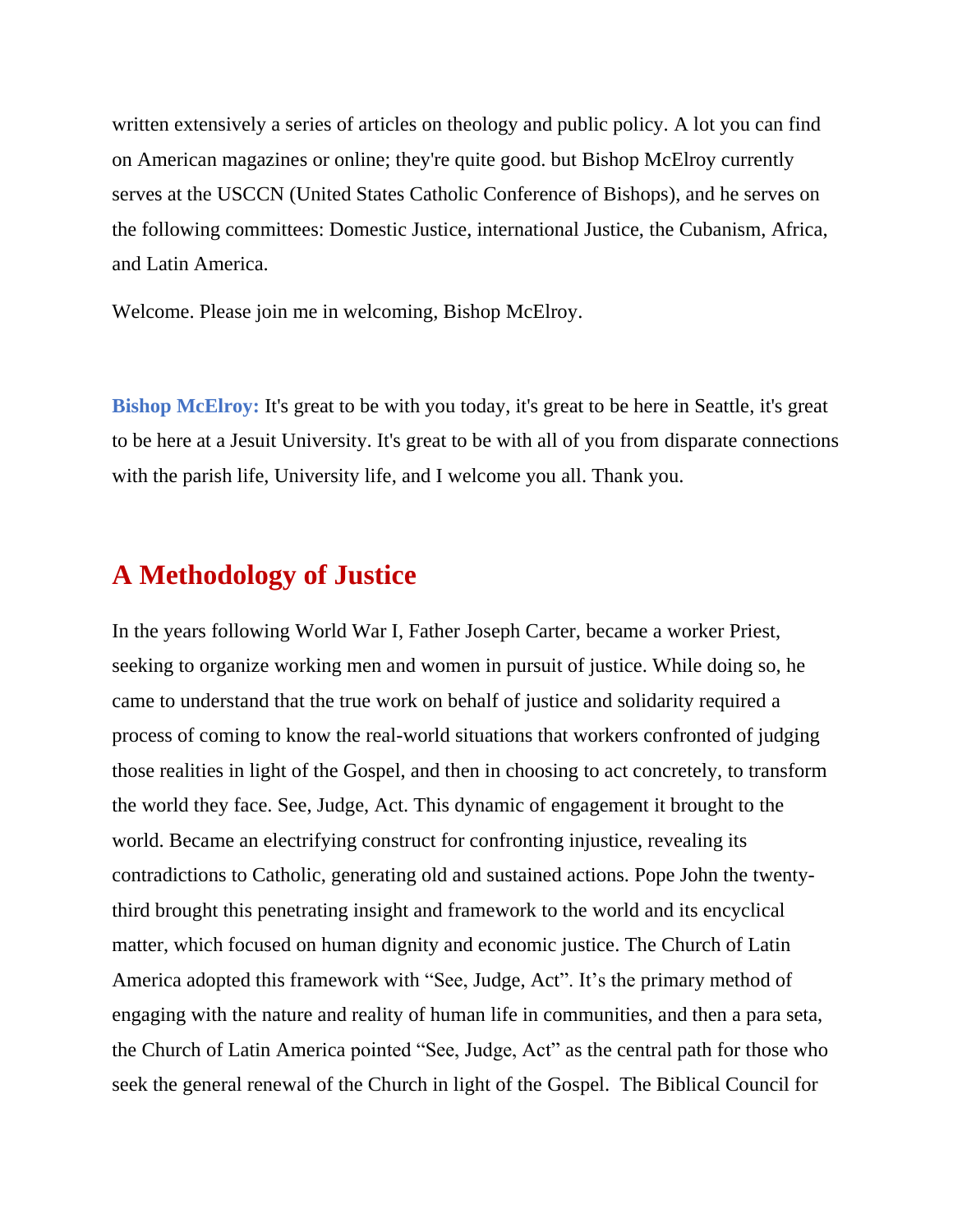Justice and Peace describes this enduring framework of observation, reflection, and action in the most distinct terms "seeing clearly the situations". Judging with principles, but foster the integral development of peace, and acting in a way which implements these principles in the light of each one's unique situation.

The synodal process The Pope Francis has called us to during the coming two years profoundly reflects the rich architecture of seeing, judging, and acting. You know, it's more action focused from Latin America. This is the framework that the Church of Latin America, which has made so much progress on these issues of Church renewal, synodality, and solidarity. This is the framework that's right at the center of all of that doing. So, it's not surprise if the Pope wants to bring this to all of the world.

For this reason, in this lecture series dedicated to spirituality and justice, it's essential to examine, and understand in some depth, the elements of seeing, judging and acting as they retain the synodal call. But we are taking up in these things.

### **1. See clearly the situation**

One of the most striking elements of Laudato Si' was its clear and bold analysis of the empirical realities that threatened the earth, which is our common home. Seeing the situation clearly is the foundation for the whole Laudato Si'. It is the starting point for transformative justice, and to rescue the earth. Pope Francis was unafraid to venture into this controversial set of questions, despite the fact, massive social and economic forces, especially within our own country, have conspired to obscure the scientific realities of climate change, and environmental degradation. In the same way the tobacco companies, the obscured for decades, the medical science pertaining to smoking. There is a lesson here for us who seek to be agents of renewal of the life, never be afraid to witness to the truth. Always find your foundation for reflection in action in the fullness of the term. Design strategy for change, upon ever fuller dissemination of the truth, even when at a time seems inconvenient, of course. Pivotal on the church's understanding of See, you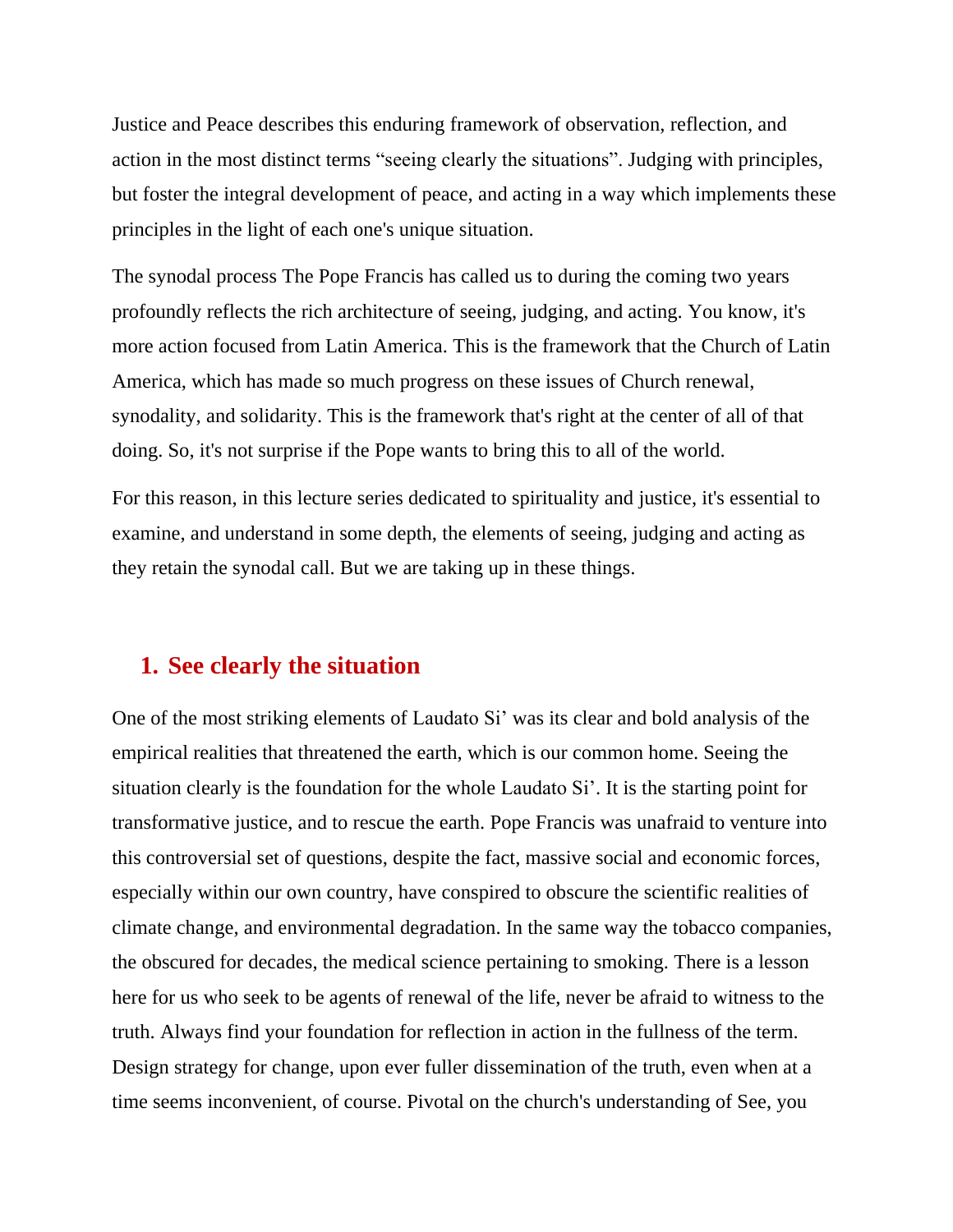know this means seeing and listening is critical to this understanding of seeing the truth is the humanization of truth which leads to a deeper grasp of the realities of injustice of marginalization that confront our world. Pope Francis underscore in his words the popular movement in Bolivia. "When we look into the eyes of the suffering, when we see the faces in the endangered *campesino*, the poor laborer, the downtown native, the homeless family, the persecuted immigrant, the unemployed young person, the exploited child, we have seen and heard not cold statistics, but to pain of the suffering of man, our own man, our own flesh." This is something quite different, abstract, theorizing, or eloquent indignation. This is what humanizes truth. It means largely when we hear it through narrative, of people telling their truth that we understand that a much deeper that an abstraction could never be what the truth is. That's why I say the church is really saying "Yes, we have to have all of the empirical reality. Everything's set by its principles, and but we need to go deeper than that, but we need to engage with souls and arms to understand what that reality is to the human condition and to the individuals. One of the greatest elements of our work as Disciples of Christ is to help our society as a whole, become more attuned to the reality of humanized truth through narrative and witness this solidarity. In this way we witness not only to the truth through the lives and experiences of the marginalized and the discouraged, the alien, but we could see more powerfully the truths of our own marks. Those realities embrace both scientific findings and stories of tragedy, economic analyses, and tears. The Synodal Process that Pope Francis has launched begins with just such a search for humanized truth. The Synod has initiated an effort to consolidate with women and men throughout the world, to see the challenges and the joys of faith, hope and justice through their arms, to truly see, without limits or boundaries. The very scope of this consultation points towards school, the uncovering, deep, basic realities that it, noble or distort, are ecclesiastical. I know that many individuals are skeptical; it's such a broad consultation as we are engaged to that across the globe can lead to a meaningful distillation of the realities that confront us in the globalized church. How could the opinions of so many leads to an incisive and robust [inaudible]? I would just say this: I was at delegate to the Amazon Synod in 2019. The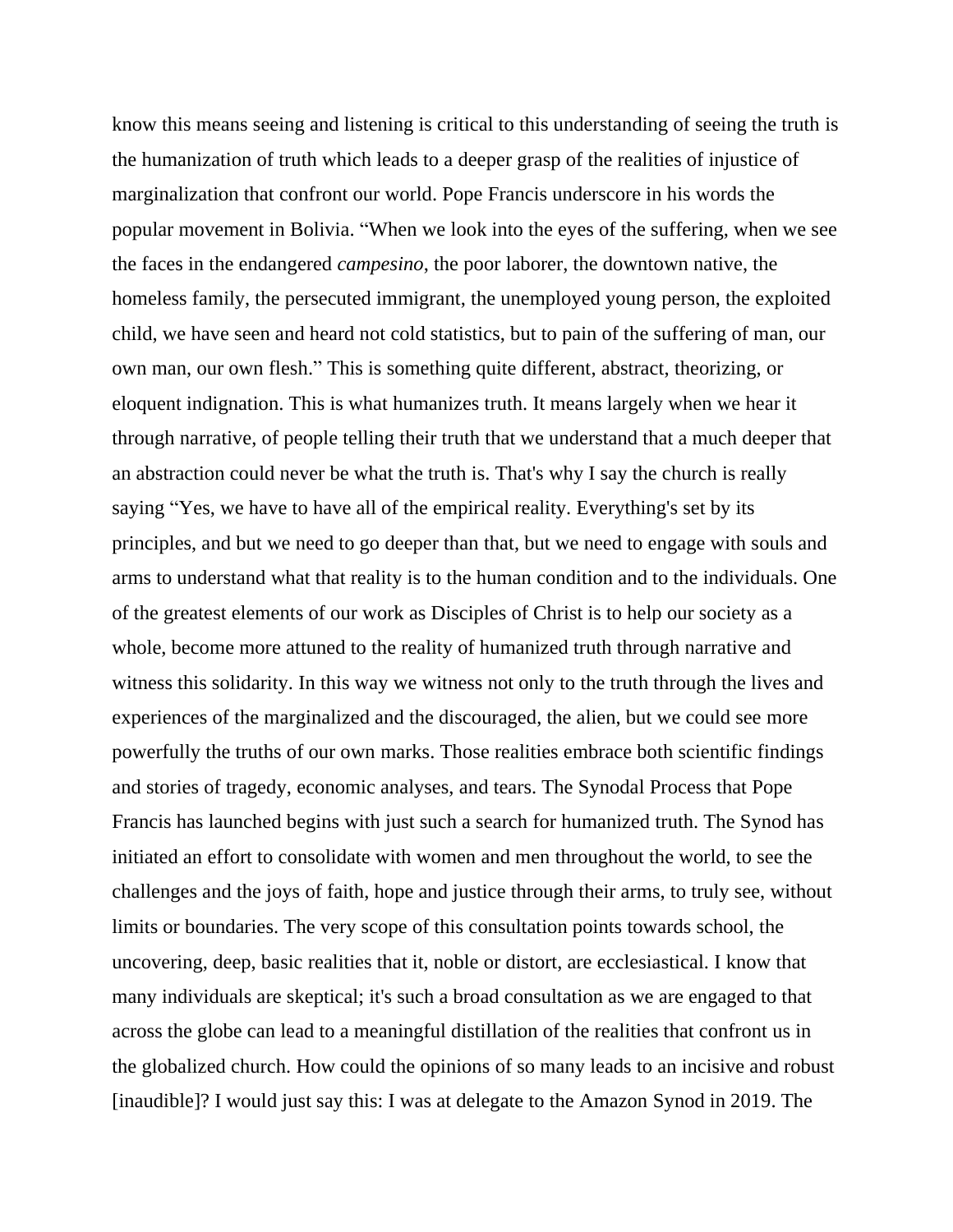people of the Amazon region had engaged in just such a process of dialogue and witness before the universe [inaudible]. When we arrived in Rome, we received the fruits of that dialogue in a report that is more than 100 pages. Now it was an incredibly coherent, cohesive and moving document. That ranged from testimonies, small indigenous tribes to the life of men and women in the major cities of Latin America. To the stark realities exists the common man. It spoke searing of the marginalized, the discourage, the imprisoned, the outcasts. Because of this, the report was a tangible, palpable witness to a credible joy and hope for our future and the future of our Church. And it was immensely informative, directional with the theologians, lay, and religious, past pro leaders and indigenous people that were there at the Synod. Of this, if we wrestle together to discern the call to call up was giving church. I have no doubt that the current universal process of dialogue will point to the Ecclesial cultural and global realities that confront us today with equal incises and power. It will allow us to see.

### **2. Judge by the light of the Gospel Jesus Christ**

Once the process of seeing the realities that confront us has been to a point of maturity, we move to the second stage: Judging by the light of the Gospel, how we are called to transform those realities. This is a process of profound discernment and dialogue that seeks to uncover the challenge that our faith brings to renewing the Church. It is not the work of individuals but a community local, regional and universal. The process of judgement engages with existing reality reflects a realism rooted in social analysis, and in understanding of the human heart, but judgment that truly stems from the Gospel is unafraid to let the radical nature of the Gospel guide it and shine through. Indeed, the individuals and communities who carry out the spirit of rigorous task of discernment are eager to shed the light, the radical light, the Gospel, on every element of life in the Church, the culture, the politics and the globalized ethos is our honor. This is one of the challenges that when we say Yes, to engaging in the process of synodality. We don't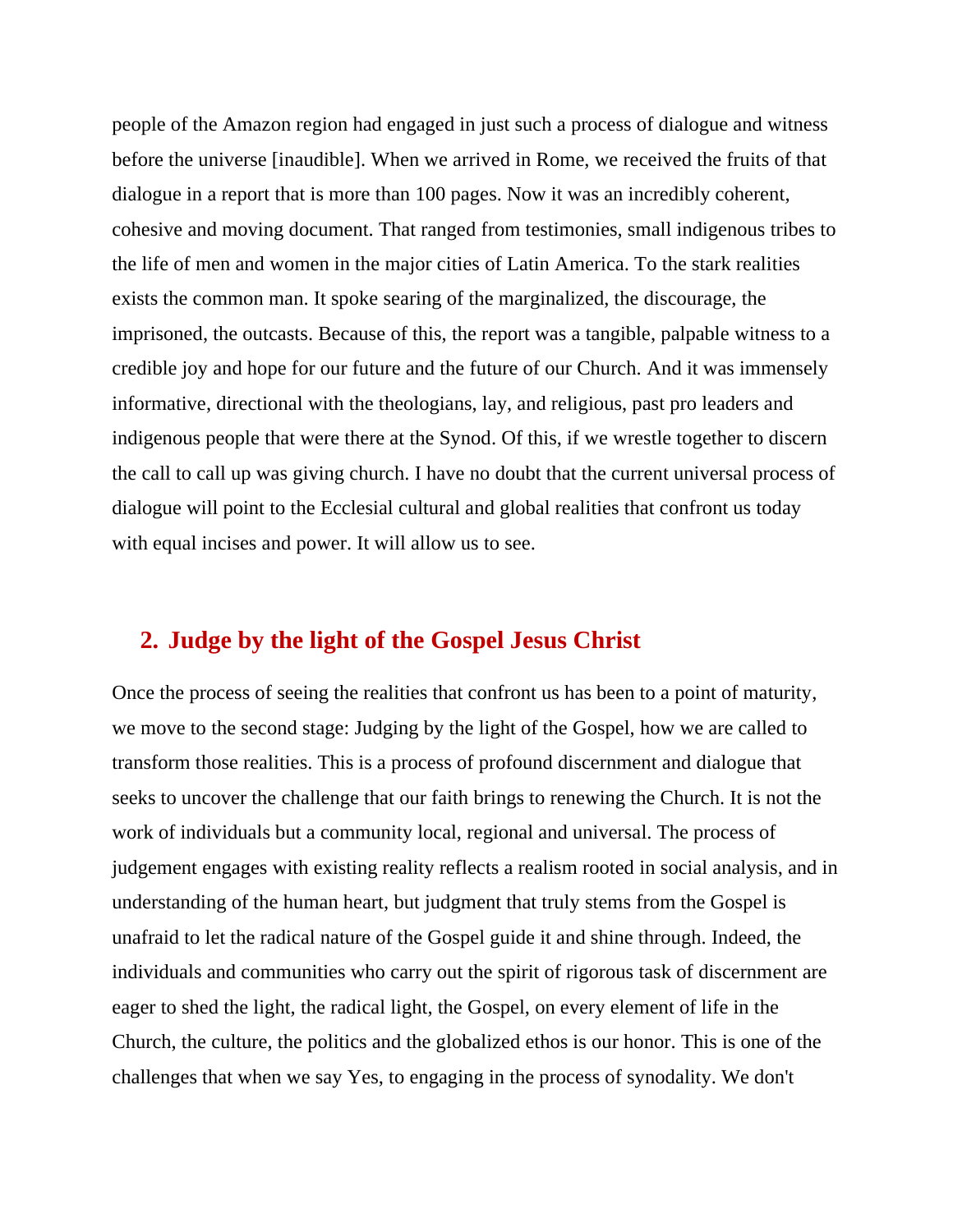know what the outcomes could be. There's a certain fear in that I have to say as a Bishop, I mean, I mean, let's be honest for pastors, for lay leaders, you know how the church is going to change not just in the ways we want it to, that we can't foresee, and we may not want it. So, there's a risk, there's the risk and a cost. It cannot be emphasized enough, and that the process of judging is profoundly communal, biological, and spiritually based. The process of discernment must reflect a true Catholicity in its engagement with all peoples, cultures and communities. In the effort to uncover the transformations necessary to conform the world more fully to the call of Jesus Christ. Parochialism in the depth or breadth of its dialogical process, cripples the outcome, and delegitimizes us [inaudible]. The discernment of his very nature rejects boundaries on dialogue whether they arise from seemingly realistic constraints on consultation, or from the narrowness of his participants and communities.

### **3. Act on behalf of justice**

Having seen bluntly and penetratingly the realities that confront us in the Church in the world, having discern where the call of the Gospel is calling for transformation, the call to justice were known, demand, sustained and unrelenting action to achieve the change that discernment has made clear to us, and the work of justice is sprang from the Second Vatican Council. The pivotal moment of the [inaudible] to come, or the *Encuentros* process is unfolded in the United States. It has always been clear that the transformative action needs to be visionary, strategic, realistic, rooted in the varying levels of life of Church. True action on behalf of justice cannot be disorganized, reactive or sporadic, so to a process of enduring renewal, and the life of the Church must be sustainable, so it becomes deeply rooted in the heart's souls of people, and in the evangelizing our region. This is the reason that hope for has constantly stressed the long-term nature and goals of this synodal process. It is not rooted in specific outcomes, no matter how well it seeks nothing less than a recasting of the culture of the Church. it will endure for generations.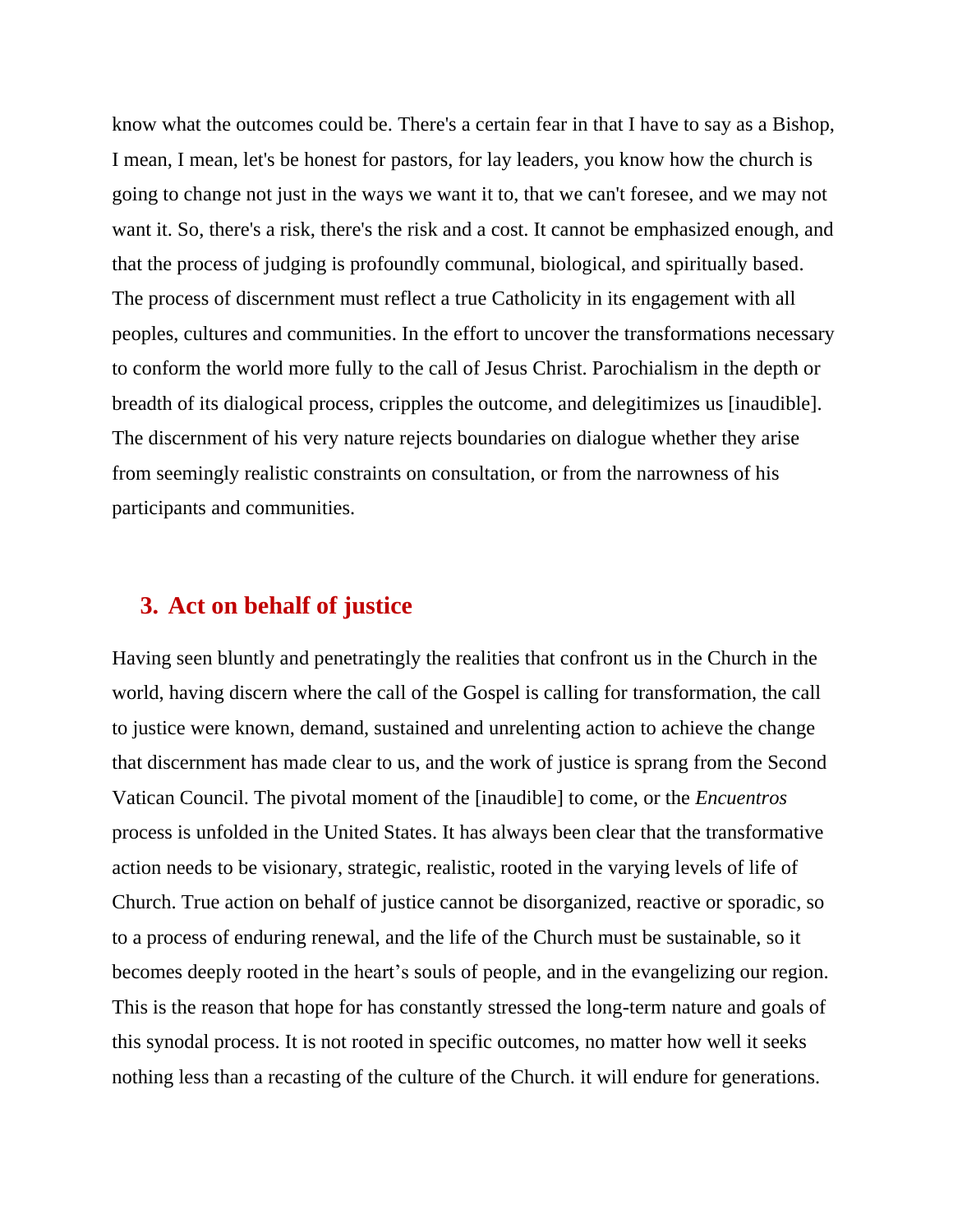For this reason, the Holy Father has insisted the synodal reflection, and action that we are undertaking to the world must be thought of as a process of conversion. Such a conversion is the prerequisite for sustained and gospel-oriented action. In this moment. Converge. I can't tell you how important it is that the Pope's vision of this, is actually in the Church's understanding of what synodality must be. It is a process of conversion that reaches into the human heart. And one of the problems with all of us on conversion is, we all have areas in our hearts and souls and lives that we don't want Christ in. You know, and we're happy with it, you know, and I mean 90% of us, we're good with it, you know and some of that may be challenging. But, you know, we all have areas where we say well, I'm doing enough, I don't want to let God in, not in this compartment not in this habitat, and this way I'd be comfortable. And thus, what was I saying? The action must be rooted in conversion, and it will take time. Francis has put forth an architecture of synodality and sustained conversion that underlines his call to transformation in the light of the Church. It has rooted the methodology of seeing judging and acting, and it springs from his belief that synodality is vital to "plant dreams, draw forth prophesies and visions, allow hope to flourish, inspire trust, build up wounds, weave together relationships, awaken the dawn of hope, learn from one another and create a bright resourcefulness that will enlighten minds, warm hearts, and give strength to our hands. Precisely because the theology of synodality the Pope Francis is presenting to the Church has a specific architecture and content that it flows from seeing judging and acting. It's essential to understand the distinguishing marks that characterize Pope Francis' vision of a Synodal Church and any synodal process.

**Number 1. Synodality points to the reality that the whole of the people of God are journeying together in the life of the church and in Synodal action.** This means we cannot operate from a mindset of complacency or one that accentuates the differences [inaudible], rather we must view ourselves as the people of Israel were called to do in the desert, united in their faith and their understanding that God was calling them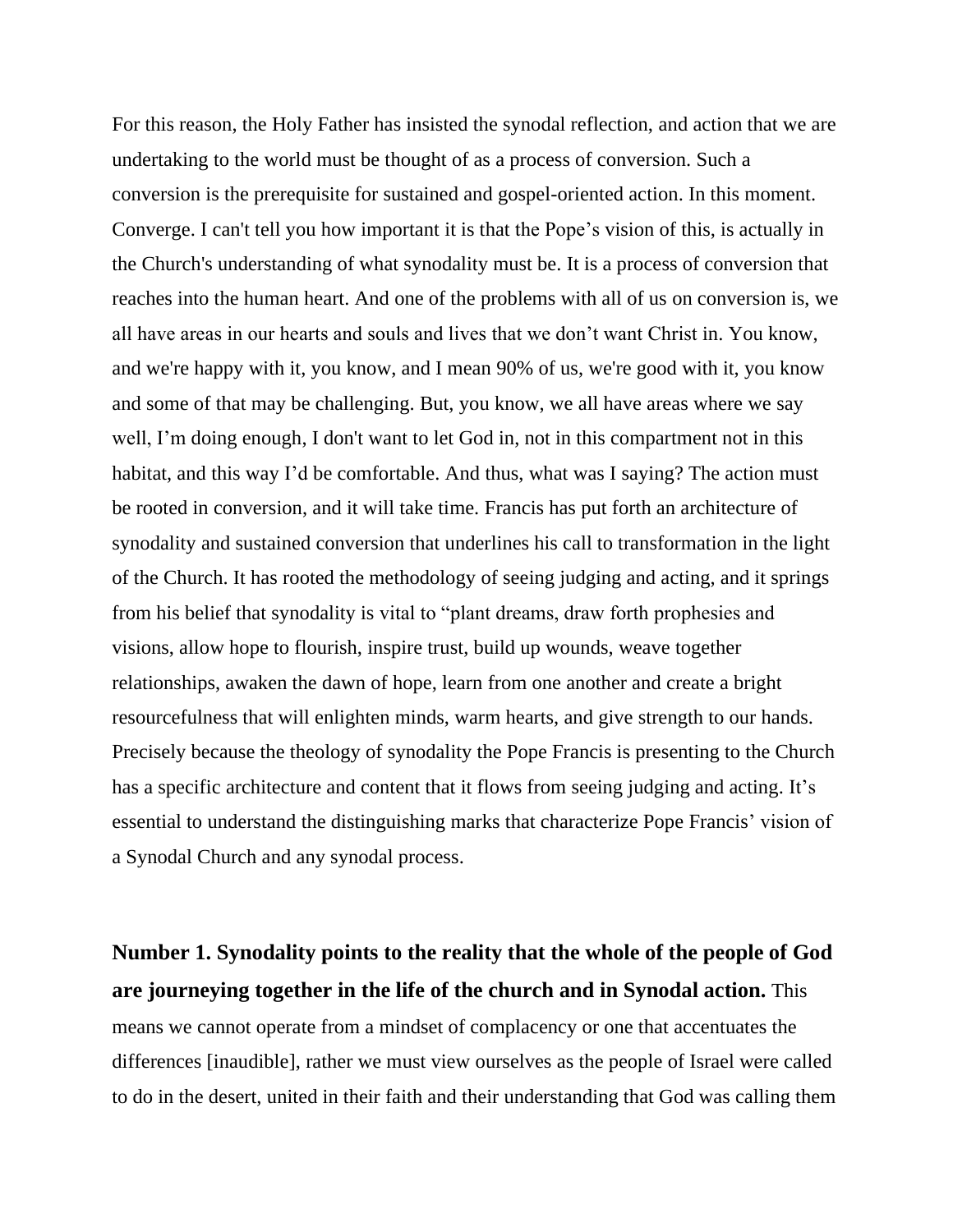to a new way of life that was filled with unexpected elements. Some welcome for us, some not. This is one of the hardest parts for us, we can be on the journey together, but the Israel and the Desert part were not so comfortable. Remember, they were there for 40 years. They didn't know where to go and they had a lot of wrong turns and a lot of bad [inaudible]. It was an unexpected nature. That's why the journey we are called on is not one where we see the end. [inaudible]. it's one where we are being asked to walk [inaudible].

I'll tell this the story of what I was a young priest. I was secretary to the [inaudible] of San Francisco. One day I got a call from a woman and the Barnum and Baily circus was in town, so she said, "I am the director of the circus, and one of our performers has died and we need a priest for the funeral, and we are doing it under the Big Top between the matinee and the evening performances [inaudible]." And she said, our chaplain who's usually with us had had surgery, so it was important, so I said well, I said, we don't allow funerals at circuses at the archdiocese, so she said "Oh, no, we have an exemption. [inaudible]. So, I called down to the as they research, and because there are medieval institutions, they did! They did, they were allowed to basically break every rule. So, I didn't have anything to do that Saturday, and I thought this sounds too good to pass up, so I go to them, and she told me that the man who died was Mickey [inaudible] at the dog and chimp man.

Now I didn't really know what that meant, and I was afraid for my life, but when I got there, he had a dog and chimp act. So, she shows me the program and there's Mickey and then she shows me Tony the dog and Joey the chimp. And his wife was going to be at the funeral. He had a dog, and she said that the circus people really liked him. The circus, at least at that time was very [inaudible]. Partly because there were so many Europeans, so so she says to me, can you do me a favor? And I said, Sure I can do you a favor, she said Tony and Joey are doing so well, because they're mourning. Very often, she said, the animals die of grief. So could you offer a prayer on the part of the faith. "Okay". So, we go inside, and under the Big Top and under the main one they had everything set up.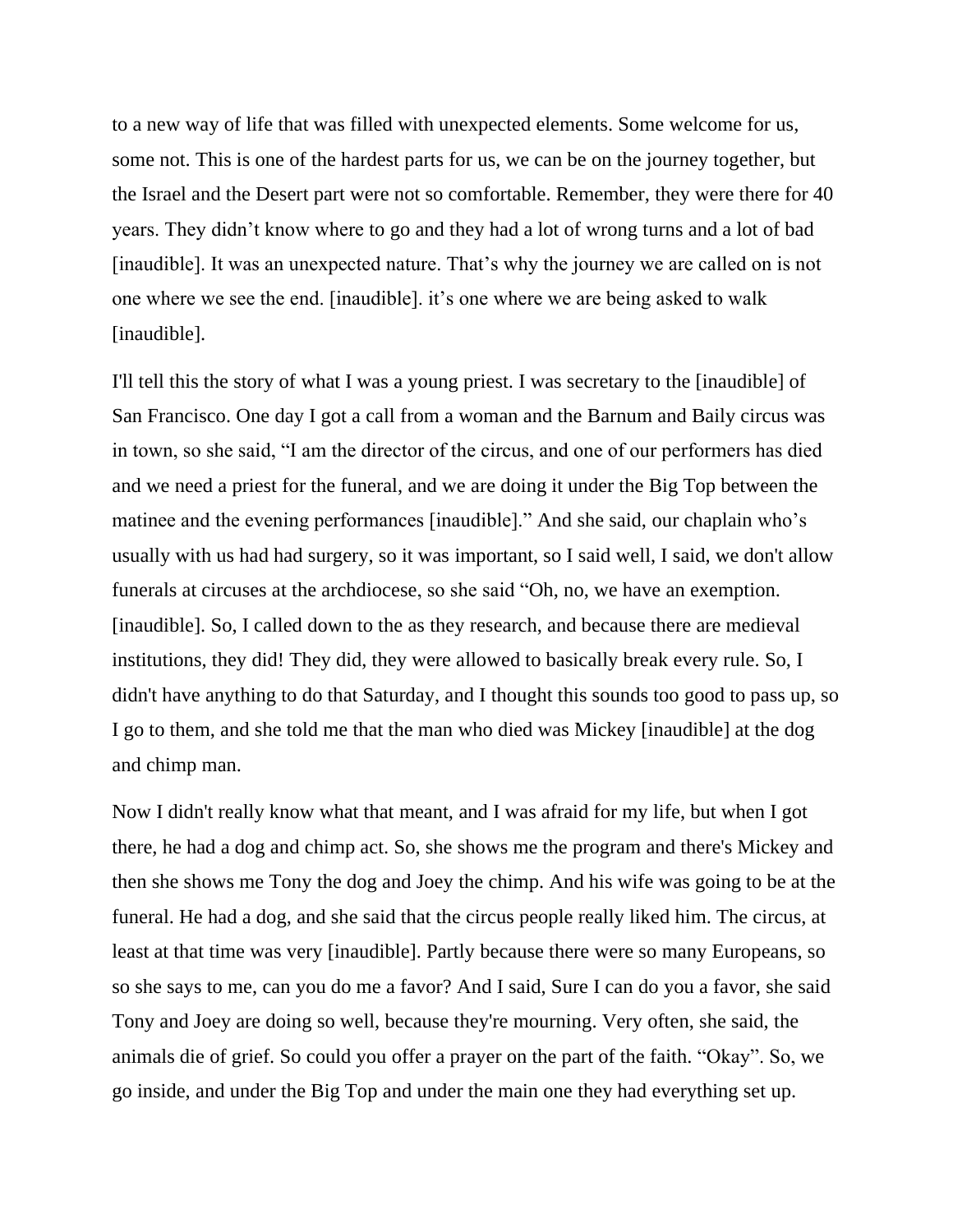There were a couple of chairs, so I set everything up, and then the audience comes in. But remember they're between the matinee and evening performance, so they're in costume. So, you have them all sitting out there in their costumes. So, the offertory procession had two clowns. The ringmaster read one of the readings and the trapeze artist read another one, and they're in their costumes, so it was like being in, you know, a twilight zone series where you're the other one who thinks this is unusual, and they were very reverent. They thought, this is just all their normal. So, if anybody had laughed, I would have just burst out. Luckily, I had brought no one with me, and so, anyway. So, we get to the prayers, I pray for Mickey, I pray for his wife, for his dog, and for Tony and Joey, I couldn't think of what to say so I said that God will help them in their hour of mourning. Of course, if anyone had even [inaudible], I would. Yeah, [inaudible]. But it but they didn't I didn't and so at the reception afterwards, I was talking to one of the trapeze artists, and we got to talk about Faith, and she said something very interesting to me. She said, "Faith comes easily." I said, "Why is that?" And she said "Because whenever I get up on the trapeze, and I'm released and flying in the air I have to trust the person is going to be there to catch me. And that's how I feel faith is you know I've got to put that trust in God." And I think terms of synodality, that's the kind of trust we've got to have in this and that's really hard, because most of us aren't trapeze artists. But this process is asking us to be willing to leave behind uncertainties and cling to the realities.

**Number 2. Synodality demands a constant stance of discernment of seeking the guidance of the Holy Spirit within the life we create.** It's all too easy for us to [inaudible] life on all levels and become focused on the perspectives that we bring to dialogue and decision. Who said a first submerging our own perspectives interest alignments to listening to the small whispering sound in Elijah, recognized as the voice [inaudible]? Synodal discernment is God's voice or his people, [inaudible]. You know, and I had to reflect on this. I was a pastor for 14 [inaudible] , but I have to admit what we have the various [inaudible], You say a prayer, first but but then we would get to the real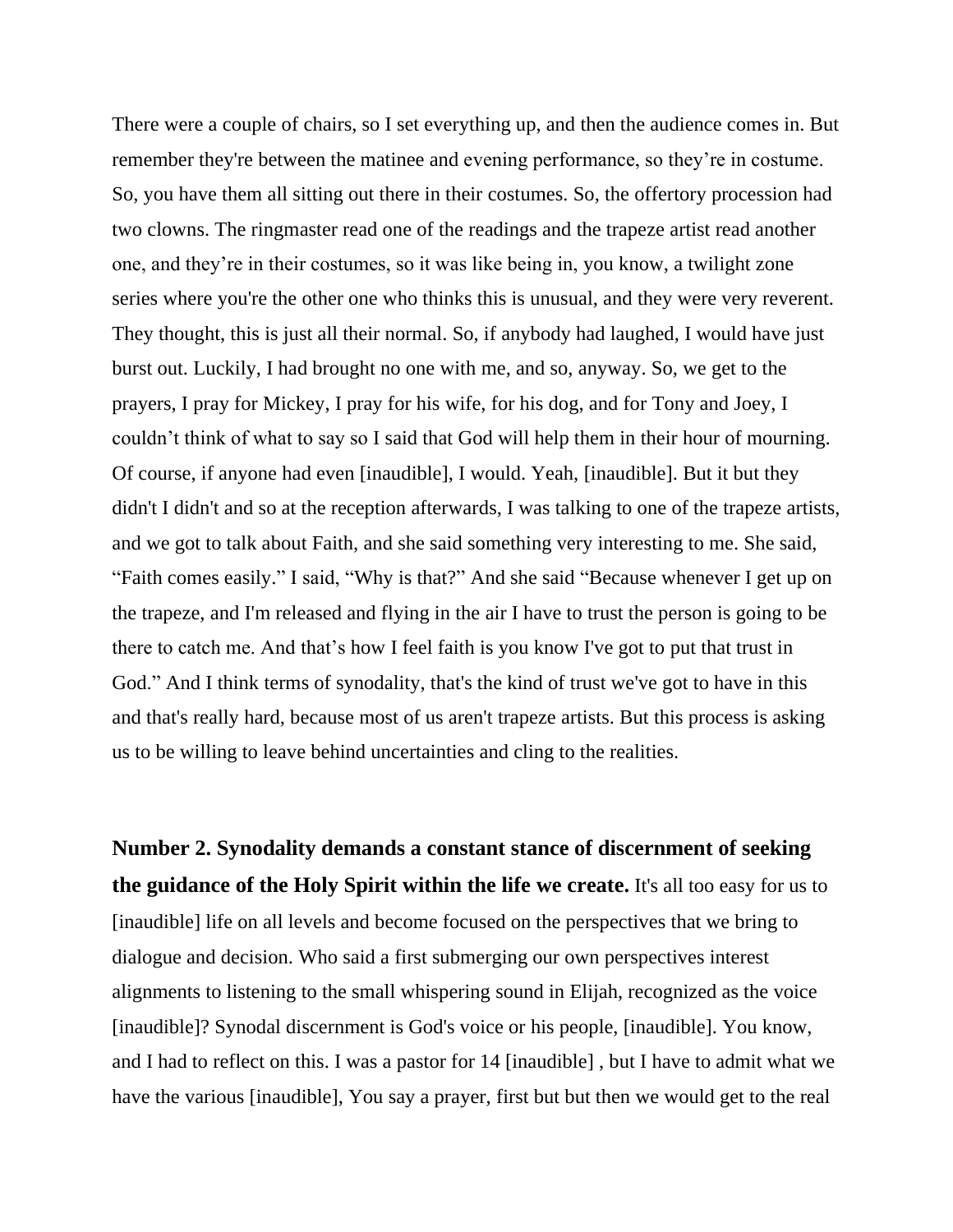business. We'd move through the prayer then we get to the business not recognizing the prayer that's the business. Okay, the prayers, the center of what we do, and we get so anxious to get into the work of it and to what we want to say. And we recite in synodality, we wait upon God's voice calling us as a group that's [inaudible].

#### **Number 3. Synodality demands a penetrating call to change the greatest**

**contribution.** It's St. Augustine's confessions made to the life of the Church was a central recognition that the call to conversion as individual believes is a call that never ends and is never easy. You know that's why confessions is one of the great parts literatures, in the West. Because basically up till then every biography was static. It would tell about how the person made their way through life, and then how they're complete. Then I got here, and then everything was done. Confessions, breaks through that barrier and says I'm still working on it, and God is too, that's a whole different view. And that's what we have to understand about the work [inaudible]. We are all unfinished project products, and as parishes, as communities as an individual, we all tend to become set in our ways in a manner that limits our ability to authentically grow as disciples of Jesus Christ. synodality calls us to overcome our complacency and remain actively engaged in the process of lifelong change that lies in the heart of discipleship for us as individuals and as participants in the Church.

### **Number 4. Synodality is continually rooted in listening to the Word of God and celebrating the Eucharist it is the source and summit of Christian life.**

These elements are both institutive realities that form the Church and vital nourishment for the community. Synodality demands a deeply celebrative understanding of life in the Church that precedes in word and sacrifice and embraces the building of community in the church [inaudible]. We should be a celebrational Church. The joy of basking in the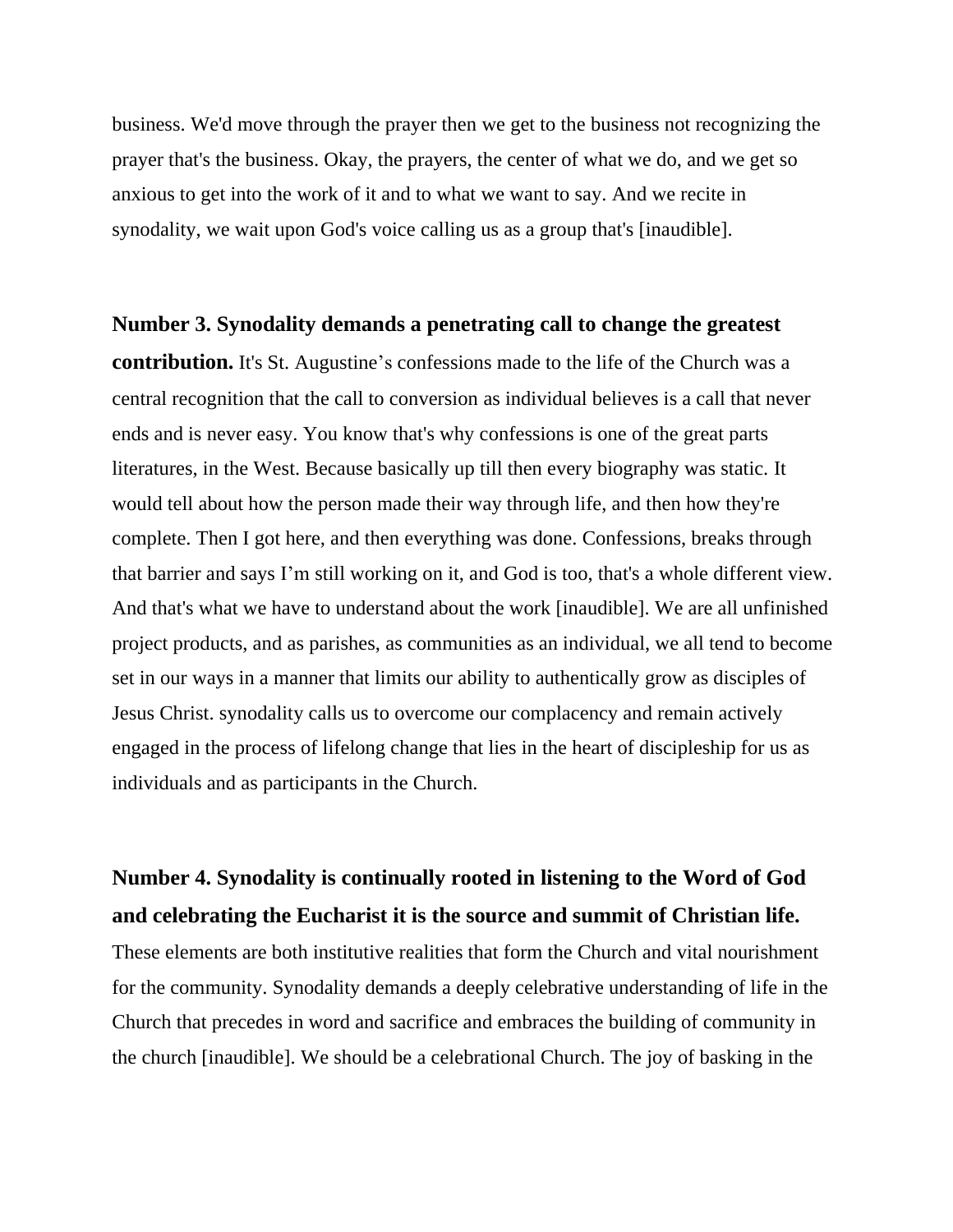overwhelming gift of the resurrection of Jesus Christ continually emanates this celebrated dimension of the light of church the processes and synodality and in our daily lives.

### **Number 5. Synodality demands a profound stance of authentic listening from every believer who seeks to participate in and contribute to the like of the**

**Church.** The Scripture used tells us, that God, listen attentively to the cry of God's people. If God listens to us, how much more are we called to listen to him. Listening is the respect we owe to others in recognition of their [inaudible]. Listening the flows through a recognition that we have so much to learn listening lies at the heart of true encounter with other disciples. We meet the life of the Church. Yet, this stance of authentic listening is hard to embrace and sustain. It can be frustrated, and it is always tough, but it is the only pathway through which others can, without true fear, open their hearts, through which we can genuinely open our hearts to others.

**Number 6. The building in church and synodal process that reflects a stance on listening is one necessary ingredient for genuine dialogue.** The willingness of Catholics to speak out honestly is a companion virtue so often processed to discernment decision-making, and the life of the Church is crippled by people's reluctance to forthrightly present their opinion [inaudible]. This creates false perceptions about the actual needs of the community. The issues of faith or pastoral practice, and the community's genuine voice. I know that sufficient, for example, sure you have [inaudible] I meet with major consultant groups and sometimes it's hard to get them to say what they really think. There are there are all these reasons people don't, they're afraid of a reaction to what they say will be, they don't want to upset the [inaudible], but it's frustrating to me, because I really want to know what it is. And so, the idea of speaking honestly, is an obligation, like [inaudible], not offensive, but honest.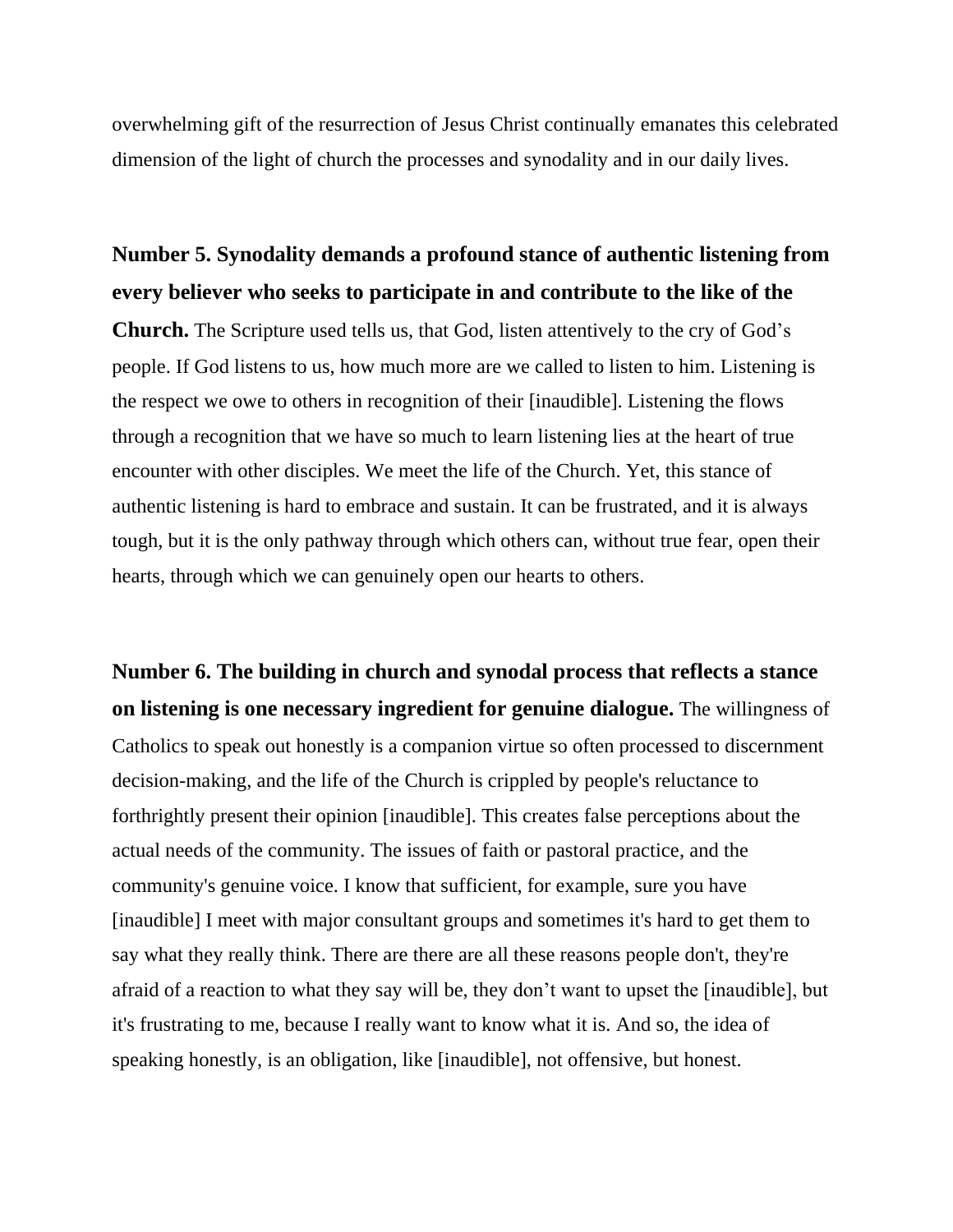#### **Number 7. The Synodal Church is a humble and honest Church.** It

acknowledges and seeks to atone for the wounds that is brought to others, particularly the sexual abuse crisis. It seeks to shatter the culture of clericalism that has rocked rebus harm by distorting the beautiful gift of priesthood into a [inaudible]. The church genuinely seeks to discern its wounds, and to embrace reform. Its holiness is exemplified by his humility, not by denial and protection of its reputation.

#### **Number 8. A Synodal Church is a discerning Church, not a parliamentary**

**one.** It must empower the voices of all the but the search for God's will cannot be reduced to building majorities or foreign coalitions. It's essential to recognize the synodality is more concerned with nurturing a culture than the like of the Church, rather than with specific policy outcomes. Here's a major challenge to synodality, particularly for us as Americans. It's more important what happens in the process of synodality than the outcomes, because in the process, it's meant to help form us as a community of faithfulness as individuals, also into different people, creating [inaudible]. Synodality recognizes that the important hierarchical dimensions of our ecclesiastical life and tradition, and also find us foundation. The equal dignity of all the baptized. Synodality refuses to be governed by the delusion of self-sufficiency, or ideological frameworks that obscure realities of our lives.

#### **Number 9. The Synod Church seeks a healthy decentralization in its**

**structures and life.** At the very heart of synodality lies the heritage, the church in the first millennium that embodied genuine, colonial, good, emphasizing collegial participation. You know that this word's synodality just for a moment Synodality didn't exist as a word to about 20 years ago. The concept existed from the earliest like churches which was "synod". The way it worked is the early life of the Church, and for the first 1,000 years there were synods that would be held in the diocese, and the Synod was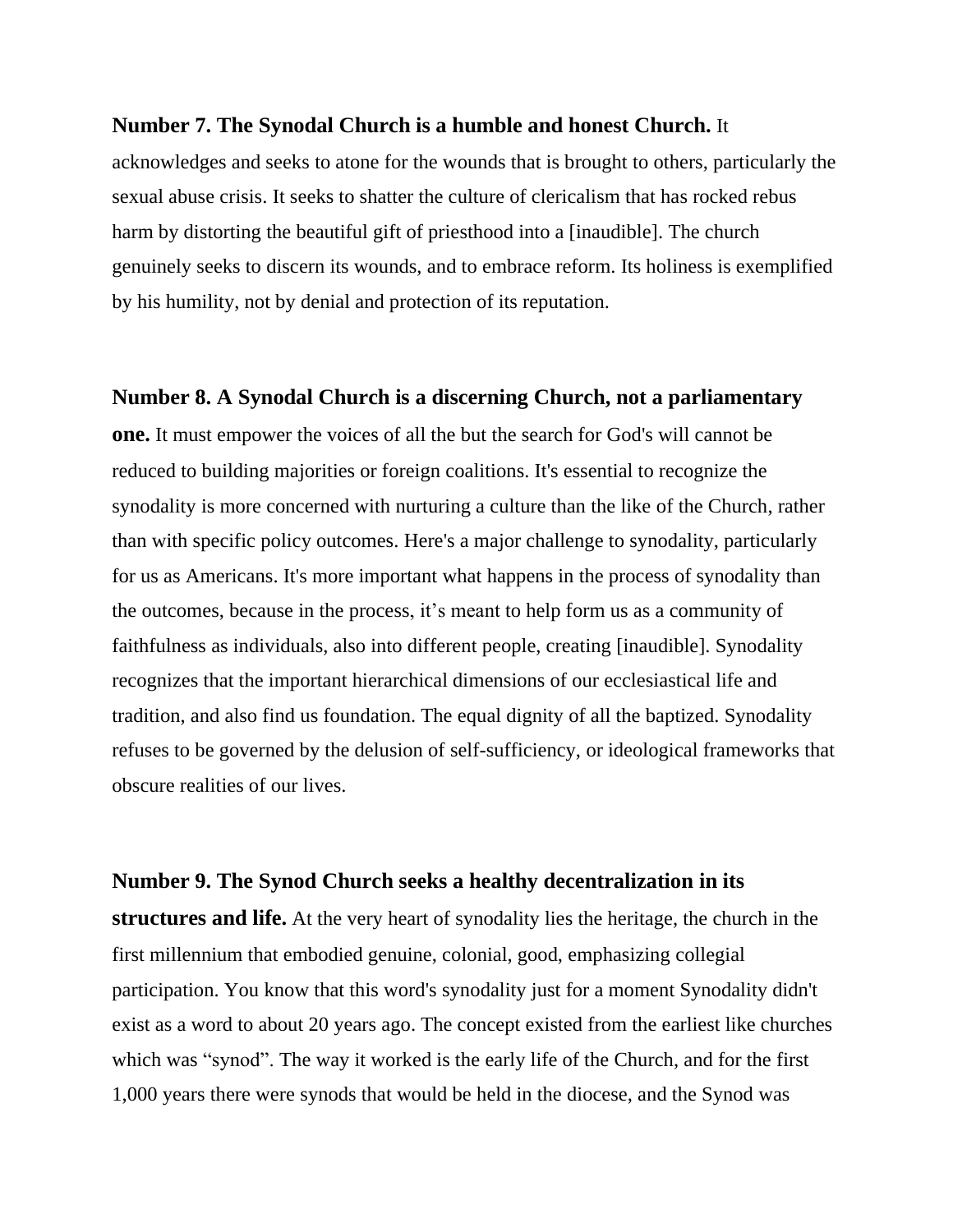everybody. It was very broadly based you had the bishop, the priest, they didn't really have religions as we know them. You had lay leaders, but it was really a wide net of synodality. The first real synod was the Council of Jerusalem. The Acts when they come, the far-flung Christian communities come seeking the apostolic church's reaction to the question of going out to do this. But you can see the whole of the Christian community in Jerusalem is brought into play here. So, synod, the notion of a synod is the Church having that sense of unity, of journeying together and of decision making. So that was synod, the first 1,000 years of our faith, the Christian churches. Synod was collegial. Now, at the higher levels people [inaudible]. But then, in the year 1,000 there was a split, you know, between the Eastern Church and the Western Church. From that moment on the Eastern Church kept this notion of synod, and much more. They still are highly vetted by that. So, John [inaudible] said, The church is synod, so if you want to see the church the church is synod. [inaudible] when they come together. But in the West the trajectory of the primacy of the patron seats began to take on more dimensions that were more accentuated. So synodality or the notion of the synod kind og died out. This is an effort to bring it back but bring it back in greater depth than it had even existed in the first thought. Because this is trying to make that sense of coming together, being cohesive, journeying together, reasoning together, listening to God's word together and try to come to decisions and directions together to try to make that central to all elements of all levels of the church. So, this is really the past 20 years that this effort has been. It's been enlightened to the back of the council. Synodality borrows from the old notion of Synod, but it's transformed it. I place you all of those elements, the second Vatican Council, that call for full and active participation, [inaudible] and the priest to involve baptizing. By placing that as the foundation for synodality. So, it's transformed the notions. The heritage of synod in the early Church pointed also to the integral office of the bishop of the local Church as a constitutive dimension of Church, not a derivative or deputized one. The reason this is important: there was a big debate about the Vatican, too. Is Bishop merely a principally the deputy of the [inaudible]. Is he the branch manager? They said well, you know… and back in [inaudible] they say no, the Bishop is a constitutive member of the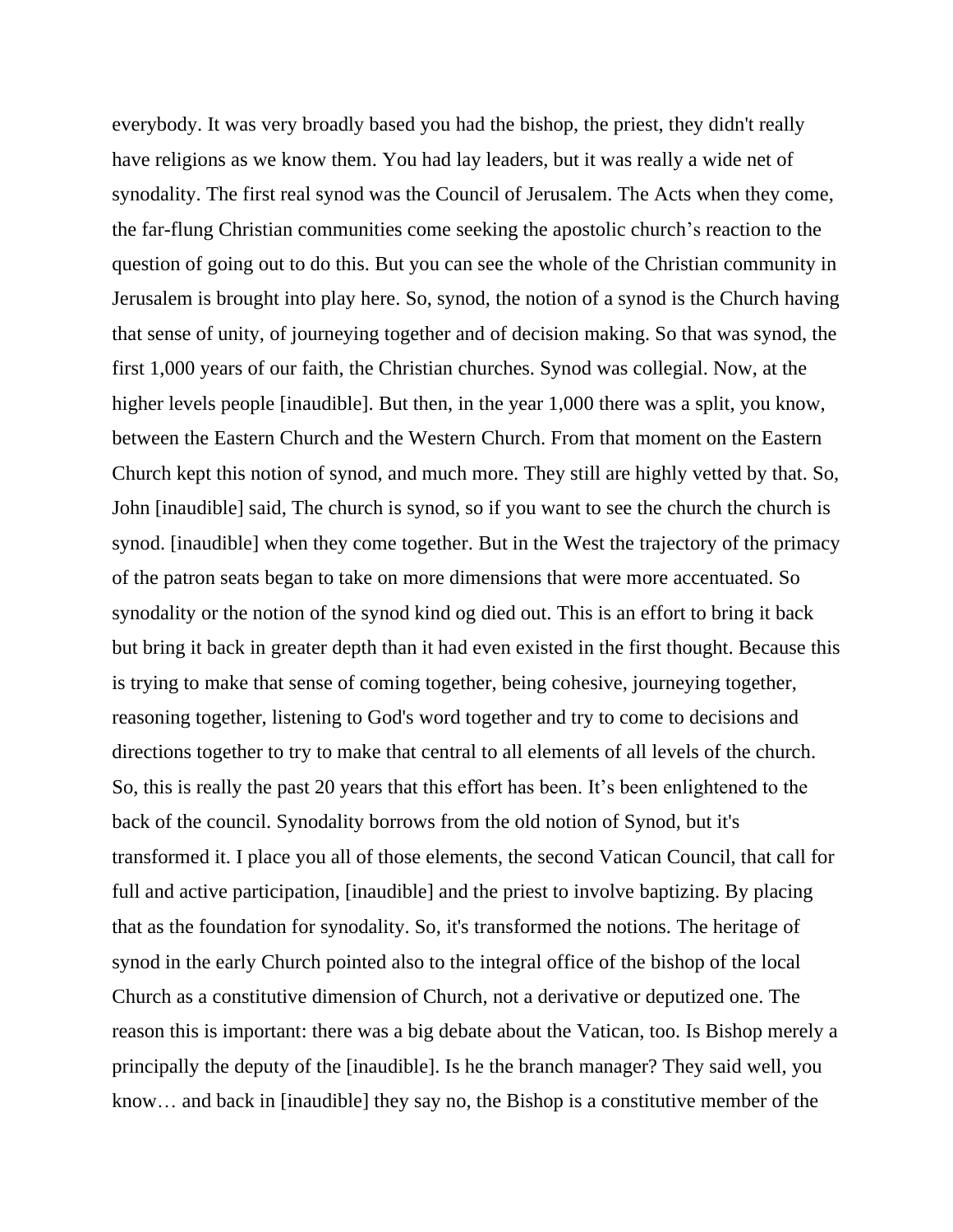vocal church. And that relationship between the bishop and the local church is also true as this relationship reports between the bishop and the Pope, but the primary relationship is with the bishop and the local church, so he's not just a deputy of a branch. He just doesn't get directives, and all these things. I had to say, I got a letter from a very prominent theologian, and he's written an article about the [inaudible] Bishops and he… I felt too much emphasized the problem of being rooted in the types of abusive physical power shown in the and the abuse crisis. And he said that's because bishops only look upward for their accountability, and I wrote back to him said, I actually think it's worse than that. I said for Bishops, I'm sure not for [inaudible] but for bishops one of the promises is, because this theologian is trying to [inaudible], or bishops' accountabilities. And I have to say, basically, in the real world, The answer is no, but there's a very diffuse accountability I have to [inaudible] you know I'm accountable to my consultative groups, priest group, to the or finance council [inaudible] so there's a level of accountability there, and that's important. There's a level of accountability to the Pope. To what degree does this bind me? Not so much. I mean, I think we need to reflect on that in the role of the Bishop and I think it's in a synodal process [inaudible]. It's not because bishops want it to be this way. It's just those are the realities, that there are not that many constraints. We do the best we can so sometimes we do pretty well and sometimes we don't. There aren't that many constraints on us. What the theology of synod says that the bishop is organically part of the church, and it is best seen as that, and will also be tied to the Pope. Privacy, that's not the fundamental relationship, the fundamental relationship is the bishop and the people of the Church.

**Number 10. Synodality demands a participative inclusive and co-responsive church.** The visionary discipleship has to become a reality it must be rooted in an ecclesiology and pastoral culture that genuinely promotes these concepts and practices. Church structures that stifle full body participation by Catholics in every capacity by the light of the parish diocese or the universal church must be re-examined and performed.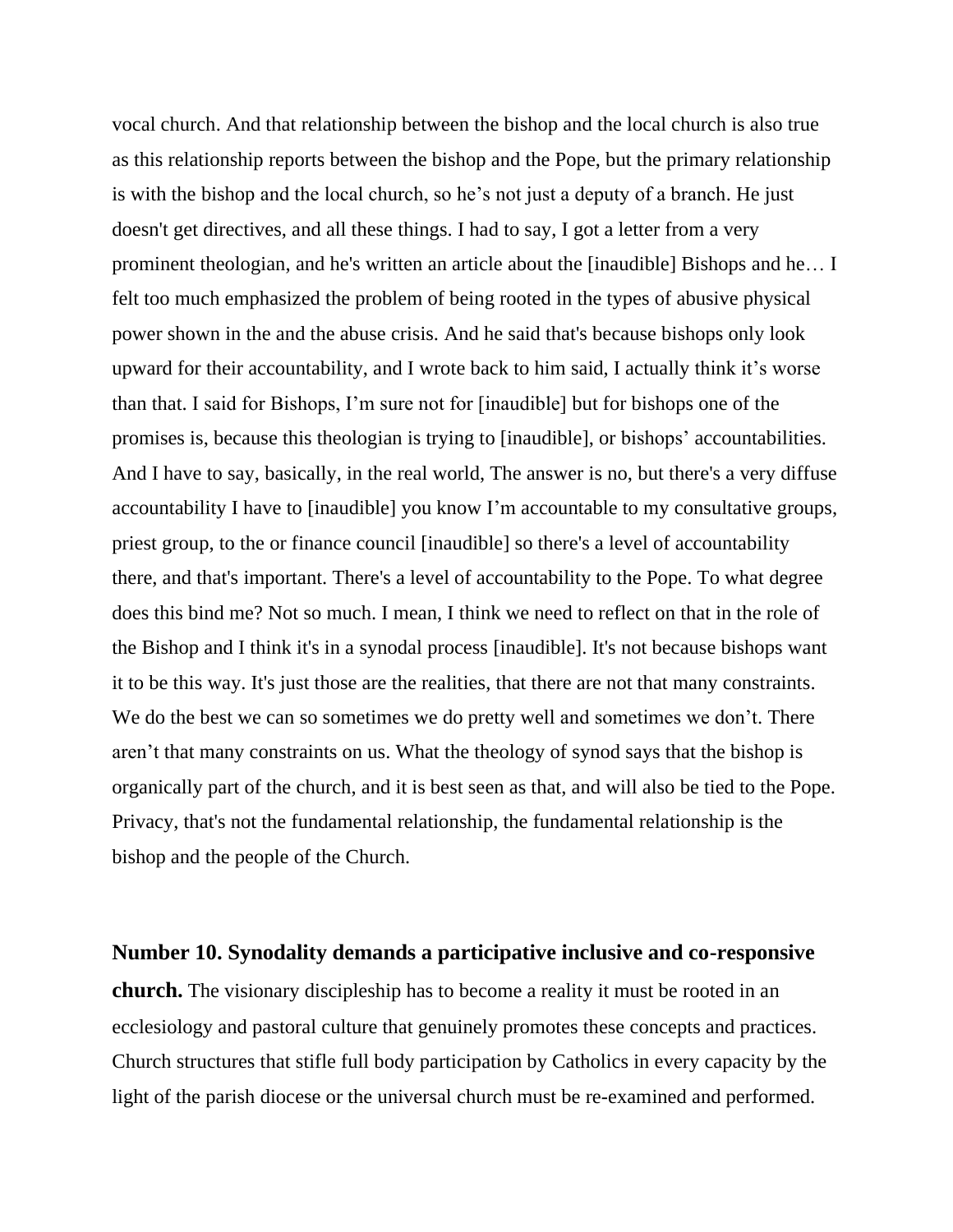Practices that effectively exclude individuals or groups that are to be welcomed in the church must be rejected. Two decades ago, the gala organization through the study of the Christian churches to discern what element of the cultured parishes most powerfully led individuals to remain active in their congregations. Someone was asking, why do people remain in their congregation why do they keep going to church? Why do they keep being a part of that community? And it was fascinating what they found they didn't expect this; they found that it lay in the individual's belief that if she did not keep coming, she would be missed. It was fascinating to me as a result. In other words, if a parishioner feels they will be missed if they don't show up then they were more likely to come. It was crucial for parishioners to know that they counted on some important level. It makes sense when you think about it. I saw that. I was thinking of… you know how in church- it may not be here in Seattle, but I'll bet it is... in church, people sit in the same place, and it is such an odd thing when you think about it isn't it unusual, but it's very human, we like space. But one of the elements of that is what's helpful and goes with this question. Do you know how when you're sitting around and you know the people around you that sit with you when somebody's missing over a period of time you kind of talk about it (inaudible) and then when they come back it says their missed it says you are part of a community because you have a little group there and so but this insight of (inaudible) says a lot to us about how we need to move in the synodal process to make everybody feel like they count on a variety of different ways and if we do that it's one of the most powerful things we can do to keep people involved.

An outward looking church. The surface examination of these 10 pivotal marks of Pope Francis' vision for a synodal church might lead to the conclusion that the bishops synodality is an inner directive. Focused on the qualities of life within the church in the search for the formation of a genuine community. but nothing could be farther from the truth. Synodality is not inward looking it does pay attention to the inner life of the church in the community yes it does, but it is the mission of evangelization that orients the whole of the synodal process and gives it meaning. As the preparatory document chartering the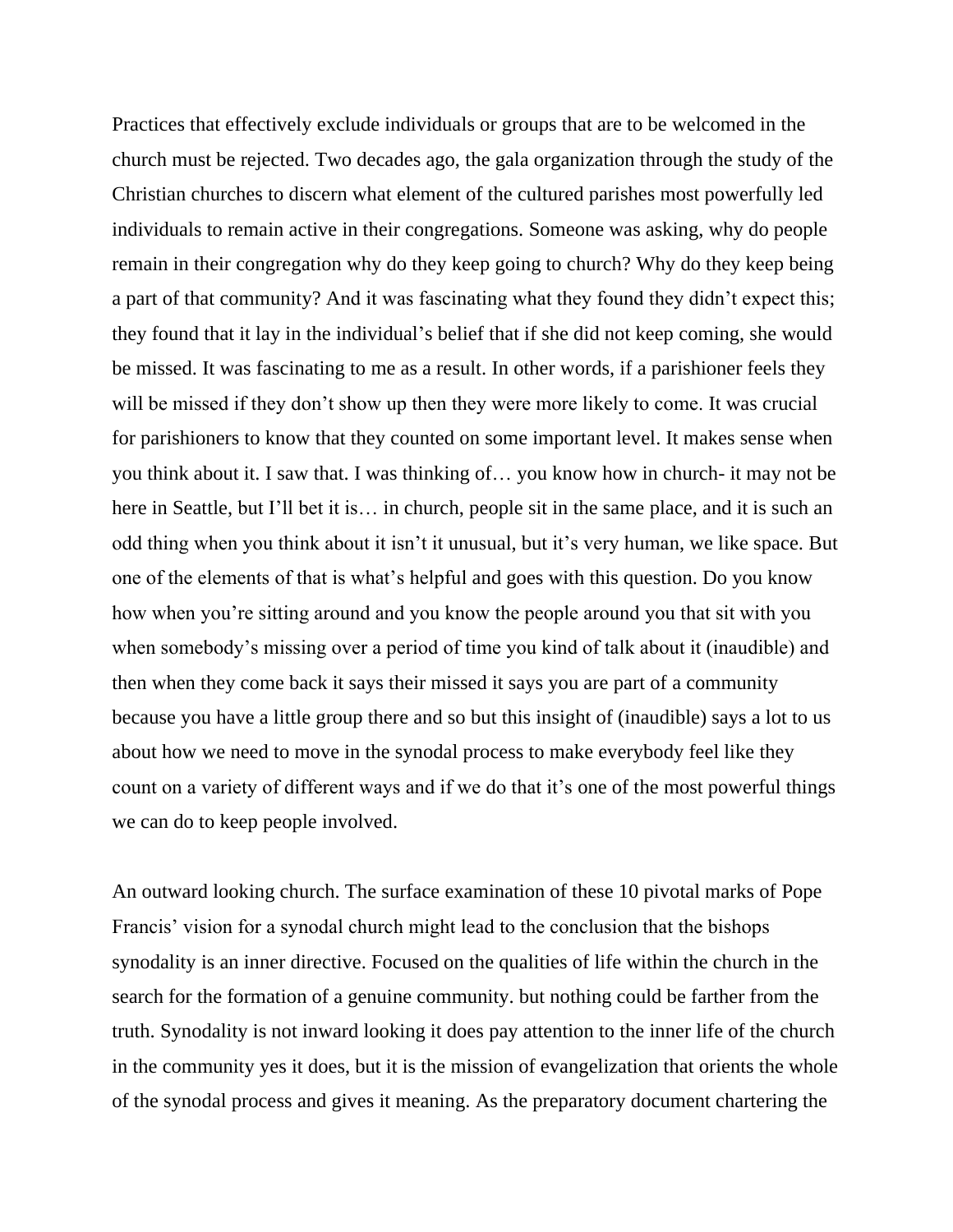synodal process states, "the church exists to evangelize we can never be centered on ourselves our mission is to witness the love of God in the midst of our whole human family" The synodal process has a deeply missionary dimension to it. It is intended to enable the church to better witness to the gospel especially with those living on in the spiritual social economical political geographical and existential peripheries of (inaudible).

The notion of missionary discipleship… what is the most important thing that this Pope has brought. (inaudible) this notion of missionary discipleship, there are no passive Christians (there are passive Christians but that is not the way it is supposed to be). We are all called to be missionaries. In our lives and all of the ways that we touch people. And we don't tend to think of it that way the notion of missionary life that Pope Francis shared with the church seeks to build up at this ecclesial moment a notion of assess and [inaudible] and a continuing mission of evangelization. Every disciple must ask how she can bring to the light of the gospel of Jesus Christ to family life to her life in the workplace to her participation in society.

Every Christian community must ask themselves how they can sustain and support their members and their efforts to bring the gospel to one another. The context for missionary discipleship in the light of the world is a recognition of the sociological religious economic and cultural realities that formed the global community in the third millennium. That's a significant part of the synodal process that we'll be unfolding consists of identifying in the words of Vatican ii: the signs of the times. Those conditions with structures of our world and the possibilities of environment for evangelization. In other words, signs of the times. We have to investigate that first it is the context in which we are evangelizing we have to know that we do it differently than 100 years ago. And because of the situation we live in we do it differently here in Seattle than we do in Latin America than we do in Asia. The signs of the times are crucial and understanding how we do it. They are the conditions that structure our world and the possibilities and environment for evangelization. Prominent among these conditions are the legacy of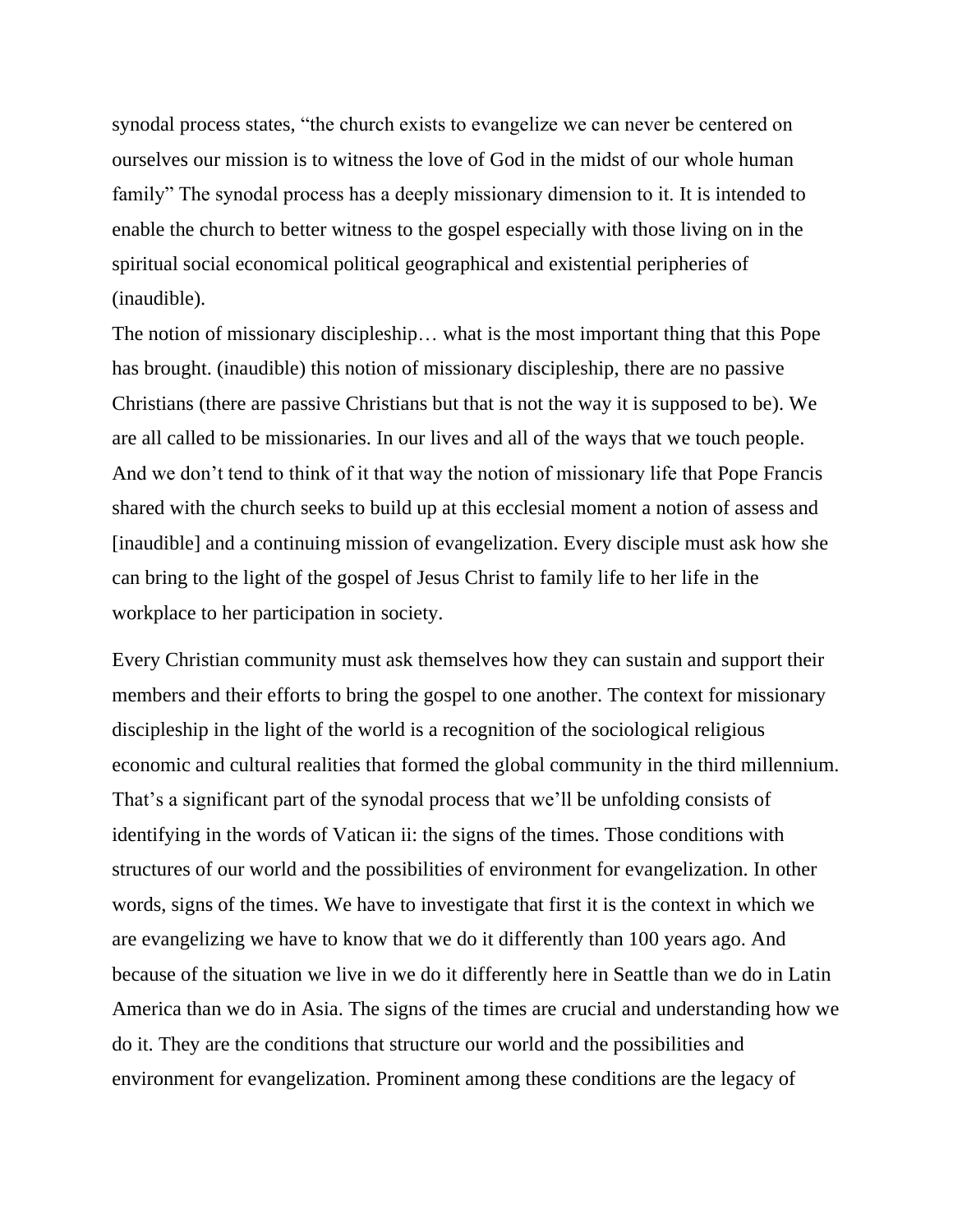pandemic, denials of religious liberty racism and structures of social and economic inequalities. The evangelizing mission of the church takes place against the backdrop of these contending societal realities. And thus, evangelization must be contoured to reflect their existence. It can't be an abstraction. If you ask what it means to go out and evangelize, we have to know about secularization as a society, we have to know about the rift amongst our young people, all the things nearby, all of these things are central to being evangelists. We don't do it in the abstract.

The evangelizing mission of the Church takes place against the backdrop of these contending social realities, and thus evangelization is reflective of it. It is against this backdrop; The Pope Francis has formulated 4 specific mandates for evangelization. These are these mandates is predicated on a fundamental stance of dialogue and engagement, rather than apologetics or superiority. Each of them rests upon a conception of evangelization as convergent and gradual rather than compellent and immediate. The first dimension of evangelization requires disciples go to the periphery. We must look to the very environments that at first glance see most inhospitable to our message [inaudible]. That's where evangelization begins. When I was a young priest, I was the chaplain for our parish's legion of merit. So, anyway. And it was a really nice group, of middle-aged women, really wonderful, with a good sense of humor. We enjoyed our meetings. They had a book in the space which had been written in 1927. It was a brilliant book on how to do things in 1927 [inaudible]. So, let's just say we did but, but we had a good time, and we got evangelization. We're done? But then they had one element you're supposed to do in your room with your parishes. It was called the apostleship to the crowds. It meant you went as a group to some periphery with least hospitable to gospel preaching. You set up the table with rosary beads and everything and then stop people as they're coming by. So we talked it over at our group They called us that we hadn't done our apostleship to the crowds and we were 2 years behind on this, so they suggested to us that we go to a place called Carol's Dotus Club. She was an exotic dancer, nationally known. She was probably the most famous. And this is in San Francisco, so you know what that means. So we set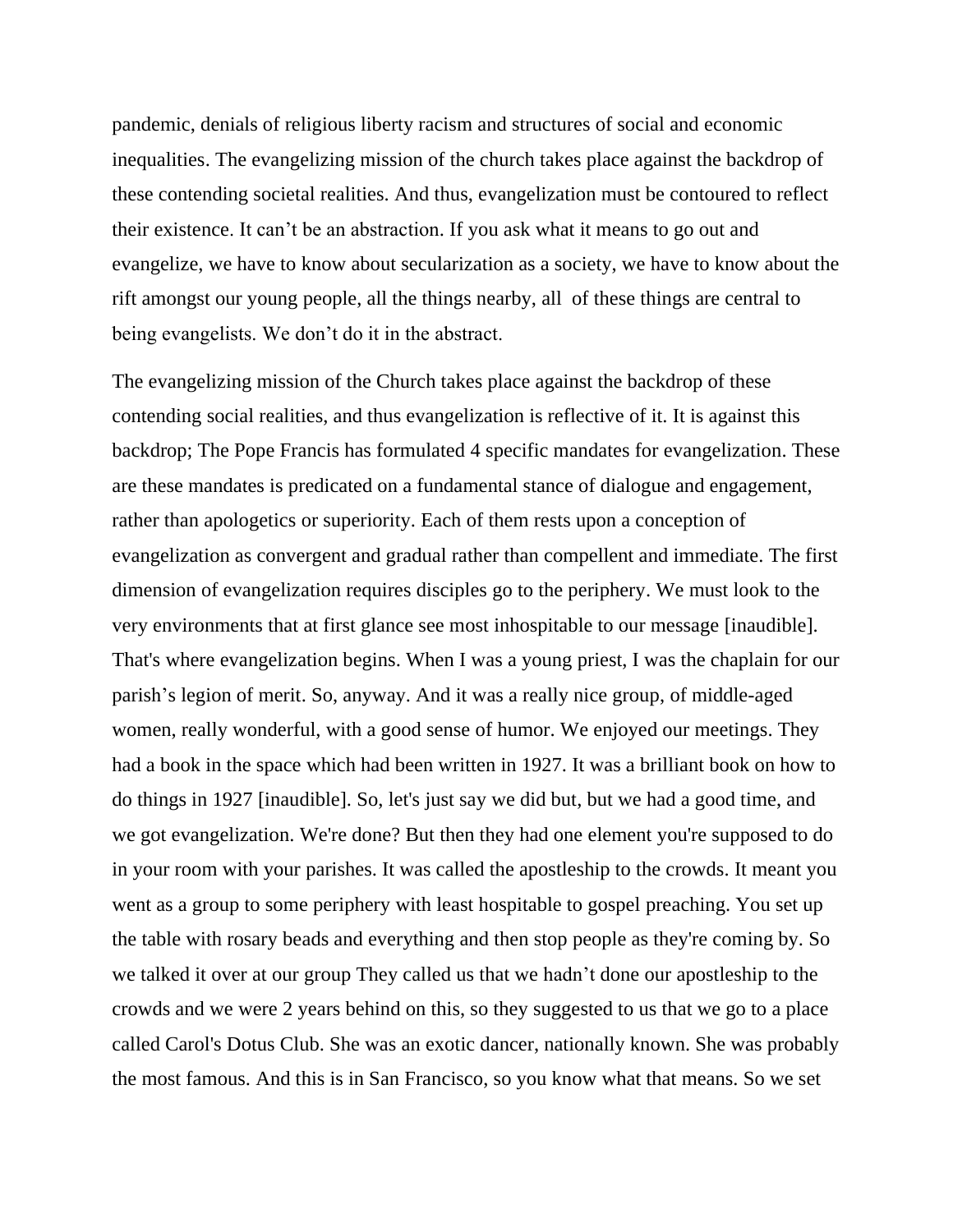up our cart there, you know, and came out with the rosary's, so I have to think about what side they got. She had a club, and this is later in her life. And there was a piano that went up to the ceiling, you know, as part of the act. She had retired, but was in her club, and so the manager, who was very hefty, had been engaged with one of the dancers on the piano; and accidentally tripped the thing to go up to the ceiling, and he was crushed. But he was Catholic, so they called- Actually it turned out a generous donor too, so they caught the pastor. He had to come down, they had to put them up because they couldn't unjam this thing to do the blessing and all that. But, anyway, so they wanted us to go to this club. So, we talk it over, they said, do we have to? I said No. So, what we did was, we picked a corner in the parish. We thought that would be okay. It was a busy court and so we went and did this like, oh, we did it at like three in the afternoon. you're supposed to be doing it late at night, but what we hadn't reckoned that two doors down from the corner, a bar in which lots of parishioners very actively went in the afternoon. So, when they'd come out of the bar, I don't know who was more embarrassed, they or us, but we did our apostleship [inaudible], and then we got through it. But what evangelization is saying here is what the legion, Mary was saying. Don't think that you- don't pick the place in your corner. Your parish. Evangelization means really risking into new environments to evangelize. You must proclaim Jesus Christ to those who not heard Him, but even more demanding we must proclaim the Gospel to those who have heard of Jesus but have rejected or have simply drifted away. The second dimension of evangelization requires us to unite with members of other Christian faiths, and indeed people of all faiths.

The Second Vatican Council taught that every Christian community is one in the Lord and should reflect that community. It also taught that God leaves people of faith to an immensely diverse, specific creeds and traditions. We believe that the Church teaches that. God leads people to faith through all divergent missions, different ways to different [inaudible]. In a stance of dialogue, we must recognize these common bonds, and the many shared elements of faith it can compel our efforts to bring religious faith to a secular audience.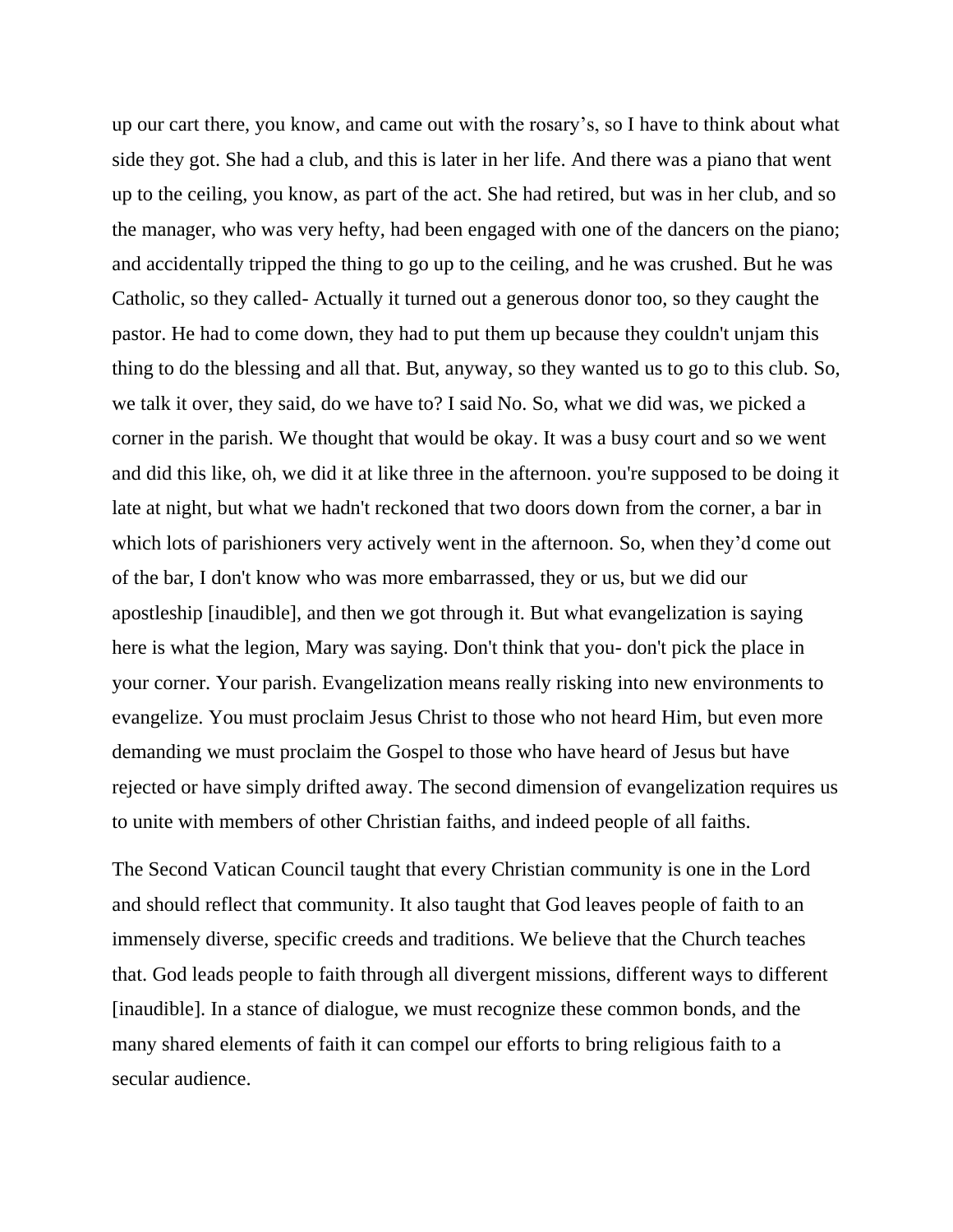The third dimension of dialogue and evangelization lies in the conversion of cultures. Culture is the soul of human communities. It is the rich heritage that treasure the sense of identity that unites them, and the traditions that structure life in the congregate. But every culture also has distorted characteristics that fundamentally contradict the gospel of Jesus Christ. A vital part of evangelization in the synodal Church is the conversion of cultures toward the fullest understanding of the dignity of the human person, the preciousness of every human life and the common good of all.

Finally, evangelization in the Synodal Church seeks to enhance justice. The actions our governments in the world. Even as the world comes to a more vivid understanding of the global ties that bind us, and the need for international structures rooted in justice, it's in the actions of national and local government in justice or injustice, who more powerfully touch the lives and men and women determine whether the grotesque inequalities that deface the human family will be addressed. In conclusion, Pope Francis has called us to transform the life of the church, and in turn the life of [inaudible]. Enlisting in architecture and methodology that reflects deeply, the syndrome process of seeing, judging, and acting. He seeks a decentralized church, a humble church, a participatory church, a church that makes the peripheries center the ecclesial faith in action. Pope Francis finds in this concept a communal and profound call to conversion in the life of the church. The conversion is to see the church as the pilgrim people of God journeying together. Guided by the Holy Spirit, seeking to discern God's call, inclusive of all and listening to all. And finally, Francis calls us to be an evangelizing church, not turned inward, on the self, but recognizing its fundamental mission to preach the gospel to the very cultures structures that may seem most inhospitable. This is not the work of a moment, but the work of a lifetime, but at this moment it is our work, and it is our mission. Thank you.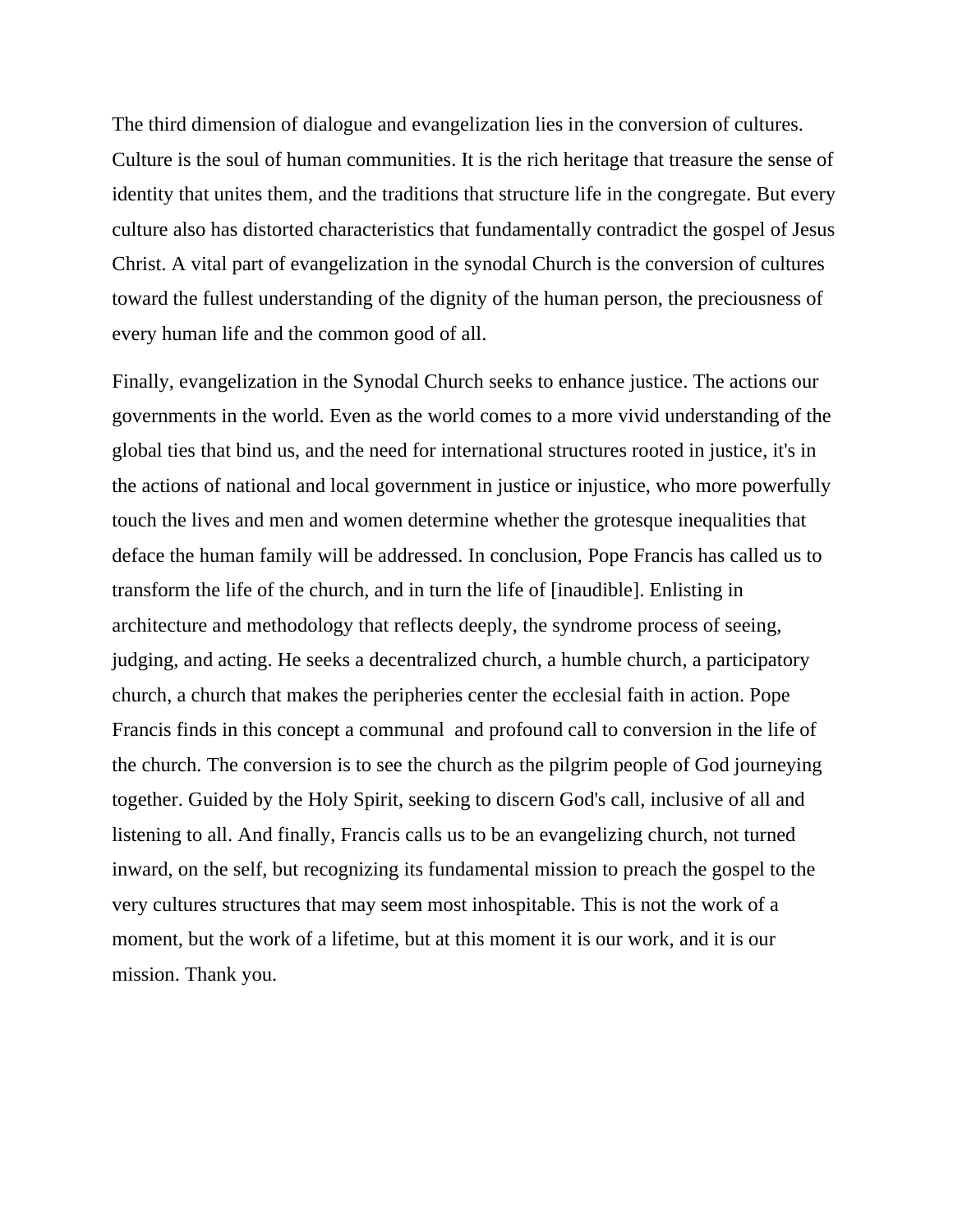## **Questions & Answers Session**

**Jessica Palmer:** Thank you. We have 20 minutes for Q & A so im gonna quickly shift things around and if you have a question…

**Question:** What an inspiring talk. [inaudible]. As an academic, [inaudible] after a 19 minutes meeting in a group, [inaudible] at the archdiocese [inaudible] down to us, and some stories came out, wonderful stories about [inaudible] emphasize the beauty of story, how do we compile it into a report? I'm not a very good writer, I tried to squeeze it down to maybe a page and a half, [inaudible], and then hundreds of parishes and hundreds of other groups, can send it over to the archdiocese, and people ask me [inaudible]. How do these Amazon Synods get to 100 pages? That was really beautiful, you talk about the process, and here we got to view the product.

**Bishop McElroy:** Part of the way they did that is, they engaged certain experts in data analysis and small group data analysis. And, they brought to bear waste by doing that, [inaudible] no particular themes, but also particularly vivid capsulations of those themes in a particular sense, to a particular witness. And so, it was a blend of those things that's reflective of the reality of the whole but had poignant moments to it. So, it was that blend. But they brought in experts that helped, I think that's- surprisingly we've had significant volunteers from universities, professors from universities, I mean the two public universities and Catholic universities [inaudible]. So that's how they did it, because it's not easy, but there are sophisticated ways to be small group- I've said in a couple sessions, I don't really understand this, but I get that they are because they all seem to think there are and have a common way of how to do this. I know it identifies current themes, but then it also segments out particularly apt witnesses to crystallize what the [inaudible] that is so in the report, it's not just all abstractions. [inaudible].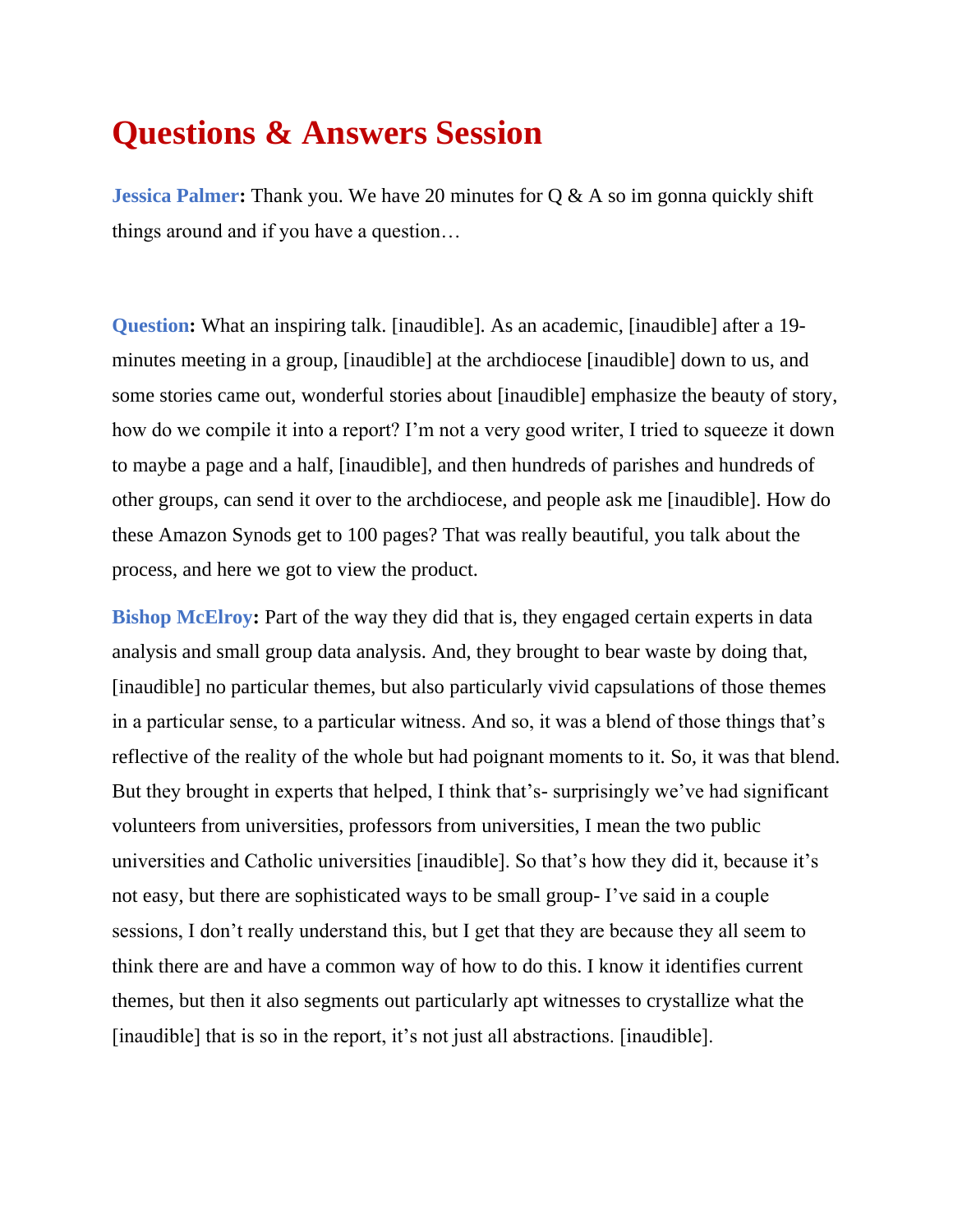**Question:** Oh, thanks, thanks so much for your comments. I was just curious, in your dynasties, where are you in the timeline? How's the diocese terms of the synodal process?

**Bishop McElroy:** Well, we were doing something a little different than that, we did 2 synods before one after the Morris lutecium [inaudible].

But they were a different kind they weren't as expansive as this. So, I'd set up a commission. And I'd been struggling with them, and we came to a conclusion. Yeah, we weren't gonna care so much about the deadline for the report, we both had to send the report to Washington about 10 pages, and we lucked out because we decided this early on, and they were- I think we [inaudible] this like March, or something. And thank God they saw this isn't realistic, so they put it off. But we structured outs on see judge and act. So, the first stage of ours, you see.

So, we're gonna have these, uh, we have about 10,000 people very small group.

Then we try to distill that to the methods. They keep promising me more work, see but I have some trust in them, and then our commission will help them then to design a large group instrument. And he said, basically we have a centralized email system so we can reach every parishioner, and I must never use it. Parish is useful at the time and… I'm reluctant to use it but we'll use it for this, and that largest group [inaudible] but it'll be more themes or specific issues that are coming from the small group. Now we're not going to get that done in time with the deadline per row. We will get the small group meeting data. So, we're gonna send that all. But our focus isn't so much on that, our focus is we're going to do this and try to discern what's the situation and the second step will be about 4 months. But the Commission trying to discern from that. What does this say? About the church, and what we need to do, and come up with some steps. Then the third step is to implement. And that'll probably be the easiest. We will have meaningful data for Rome. I want to make sure we did so people know it's going there but it'll be the small group data that we'll have and then we're going to continue on.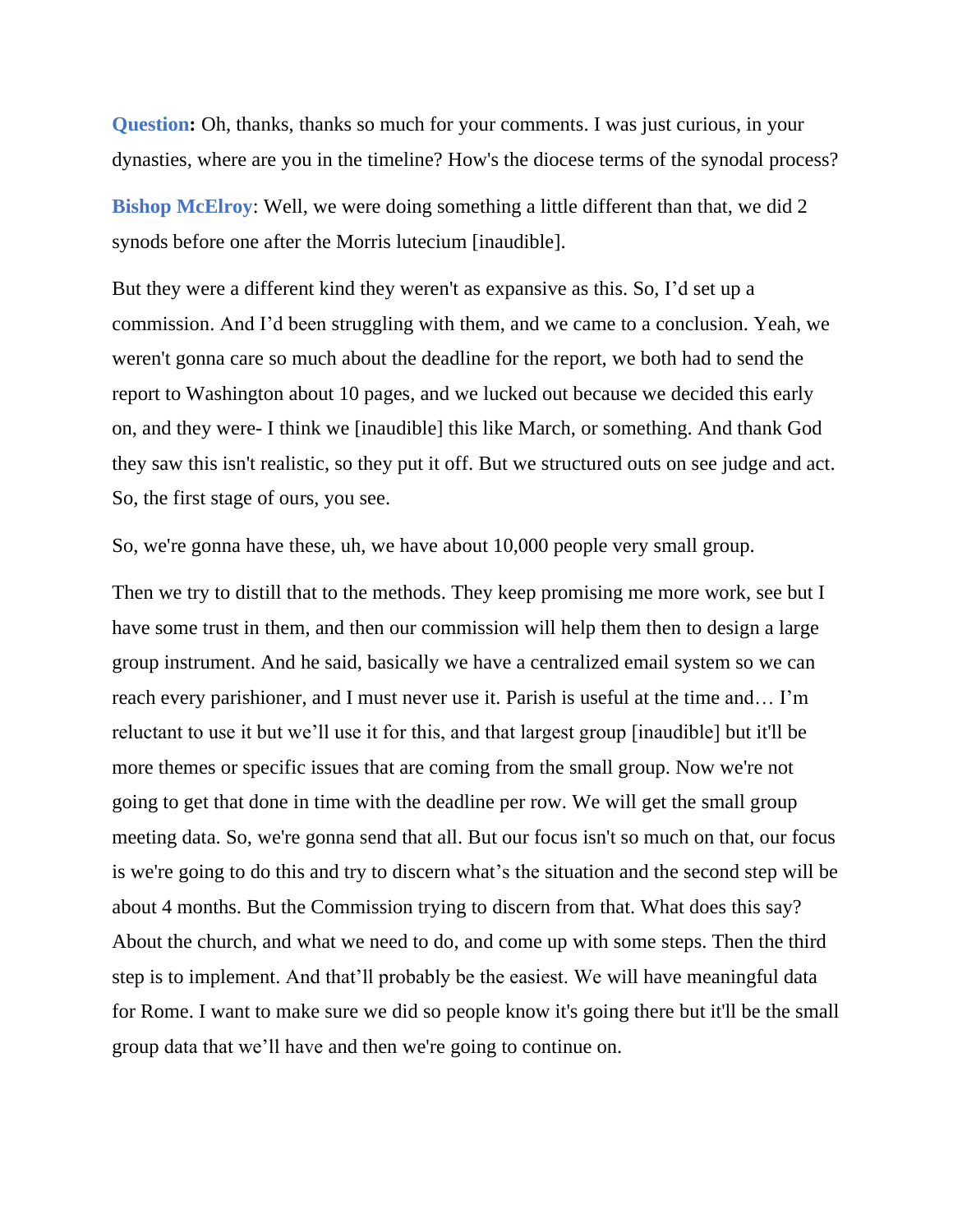**Question:** Yeah, hi. You talk about seeing the reality. A similar process I have many members both on the parishioner level, throughout the ranks of the church, [inaudible] when you see some of the biggest roadblocks, and what strategies do you see to get over those roadblocks and help move to this view of synodality?

**Bishop McElroy:** I'd say short term and long term. One of the problems with this getting people to come into the first stage of consultation is there's a reluctance. And part of it, part of the reluctance in our area is people don't understand this, they're kind of "what is this all about?" sort of thing. Because one of the problems was for us we're not supposed to give them the questions ahead of time, cause that kind of defeats the spontaneity of the reflection.

So, you know, you just say, come on it'll be really good but we can't tell you the secret question. [laughter] But once we got them there, they were always almost universally have been very positive experience for our parishioners. That actually helped with priests because when I was consulting with the priest groups on these questions, they were okay with the synodality process. They weren't enthusiastic. We have good priests, but you know you can see why this is going to be headaches for them. So, but they humored me to go along on this. But since those sessions have been happy they see their people benefitted from those sessions, so they've become themselves much more positive. So we're doing small group sessions with all the priests who we did but last week, and then we put the [inaudible] with the deacons or with their wives. And it was much better, than how I thought it was going to be because priests, with the promises with these small group things, at least if [inaudible]. You don't know the people in your small group very much. Priests all know each other so I was afraid you're sharing on this level, and the priests don't like small groups [laughter] no it's just not, you know

[asks audience member] Do you? Do you get this?

Audience member: Oh, yeah [laughter]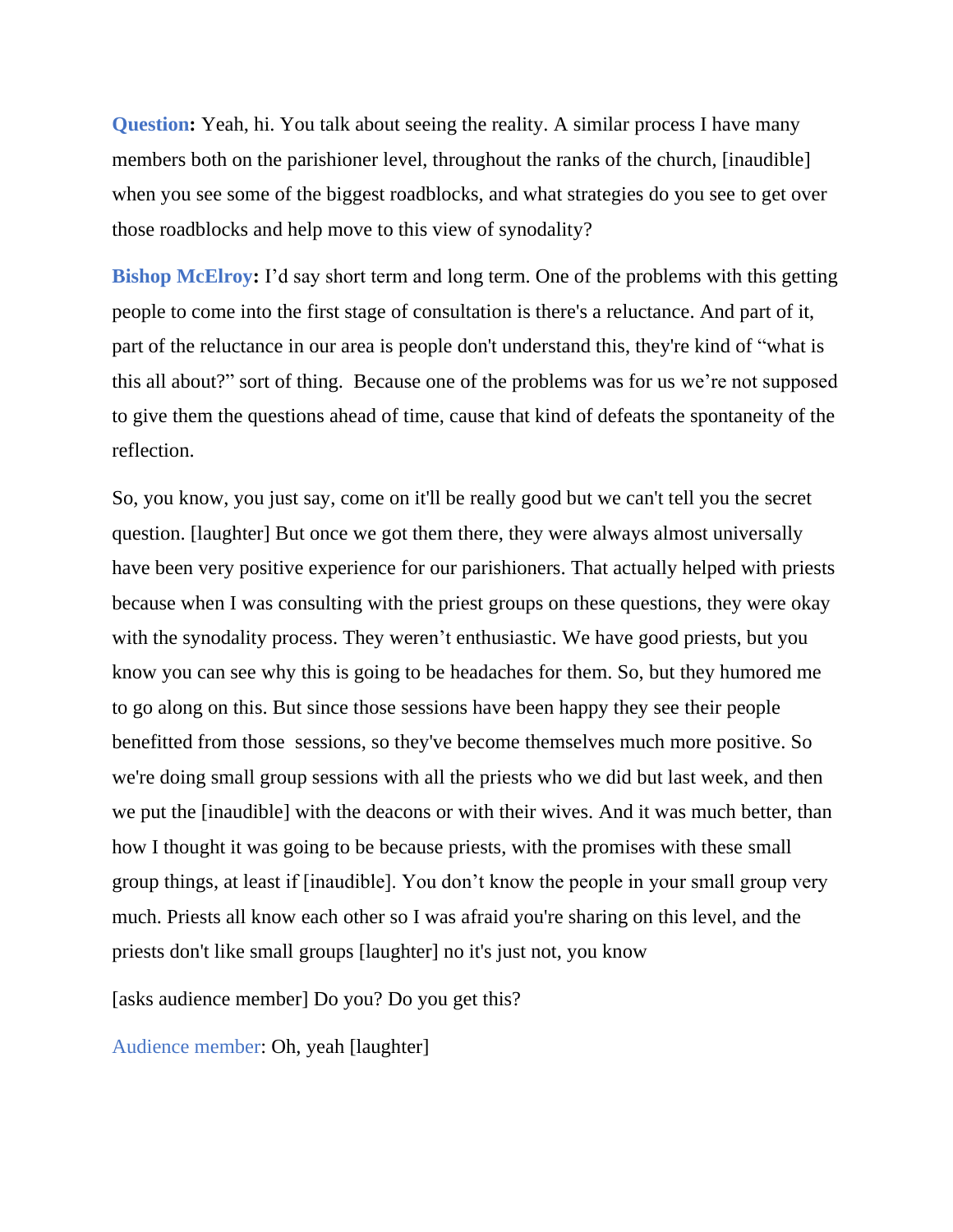**Bishop McElroy:** You know... But it worked out really well, because the methodology works and they were able to talk about things that we [inaudible] So they did for the most part, so so I think there's a [inaudible] in the small group sharing we have the Development of the university who develops some stylized notetaking. It helps with this data analysis too. And so, after the groups in the parishes then the pastors and parish leadership were able to see what is, what were the responses, meaning their autonomous responses and what they were and what was they were amazed by- people were leaving these groups very pleased to have done this or within the groups the views they were expressing many of them were diametrically opposed. In other words, one would say "A" one would say "9" but they left happy with each other, and with the process. Actually, if you're asking me, that's what I think the best benefit of what synodality can be and that you can see. We can sit across from somebody who disagrees with me on this map. And yet, you know, we're people of faith, we're sharing at a certain level, and we're happy with the outcome. So that to me that's an interesting thing but maybe the best benefits more than any substantive thing were getting involved. And then, you know for the long term, questions would be, what comes of it because we're doing a modernized process, the question will be what do we actually get 2 years from now as well? But if we don't perform, we've done a real disservice, but ours is again [inaudible]

**Question:** thank you so much. It was inspiring and engaging. I particularly love, the stories that you share of the circus in [inaudible], understanding the inclusive nature of the outreach. So my question is about the interesting part about evangelization. in this context, you know. Often in the university when we talk to our students and other people, we're learning about the history of the church, and we talk about evangelization, but what they hear is, you want me trying to make everyone Catholic and they're looking at this through a historical lens and they bring up, you know the inquisition, and they bring up the [inaudible], and they're like, this is evangelization? But could you say more about that particularly the light of that historical view of how we looked at evangelization?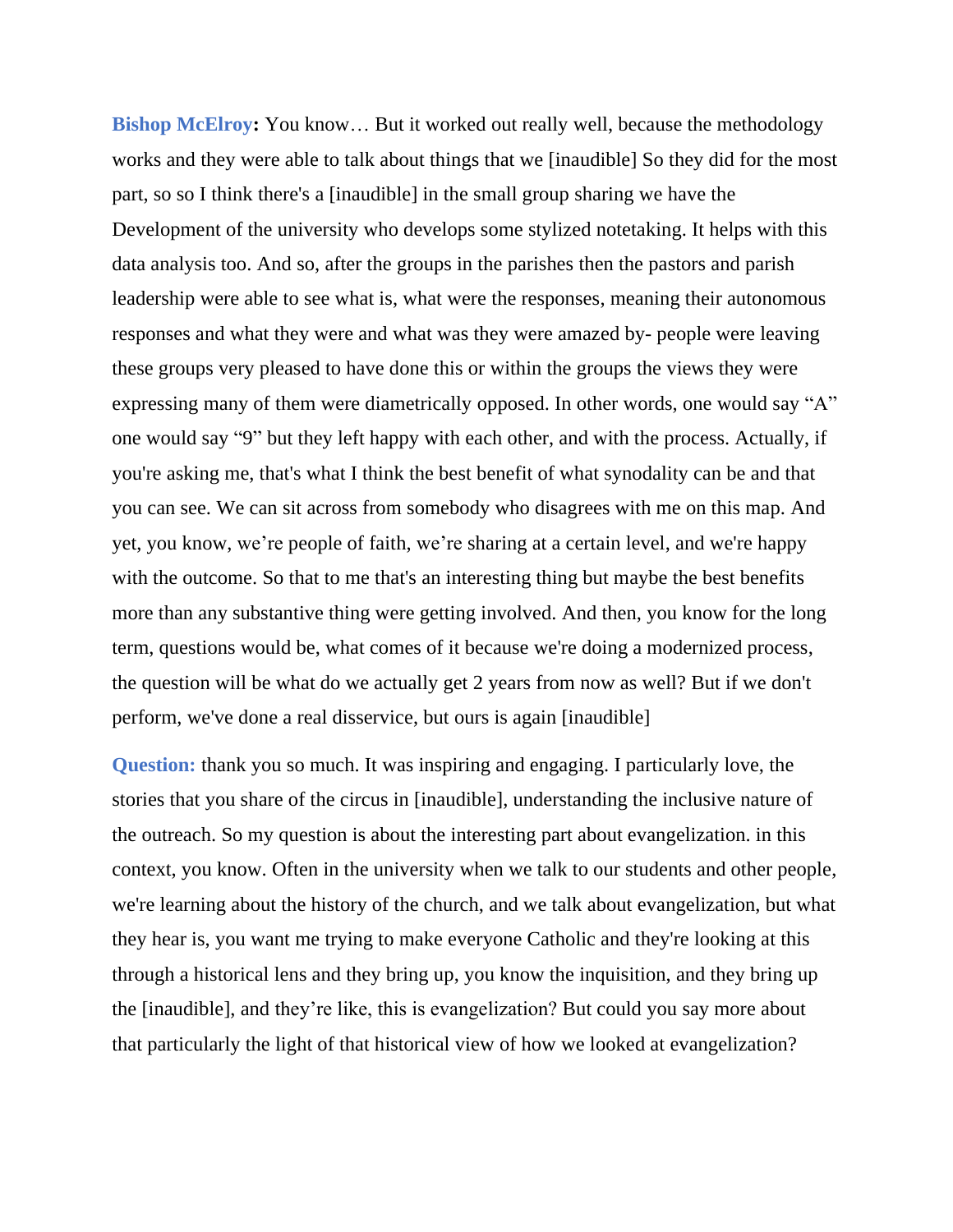**Bishop McElroy:** I think, particularly on campus, I think our basic and fundamental evangelization is not to make people Catholics. It is to help people call among the Christ and that's an easier task. I think, because it is not- doesn't bring all those institutional questions into play as much, and I do think you know, like in a college environment, they're right. They hit various roadblocks while they're in college I do think that's a moment when evangelization can occur. Again, that's not what the moment when you're talking about the institutional life of the church. This is what we talk about, how God is with them. That's why- I that's what I say we say particularly in these contexts' evangelization is, you know there was that- what was it what was her name, Sharie, uh, Whedel? [inaudible] Polling data gave something, only 35%, Catholics. This is practicing Catholics- had a personal relationship with Christ. Whereas in other spaces [inaudible], but that's what we should be aiming for first. Because the other step, unless we have that, the other stuff isn't so important. So I would say that's the framework and it is at those moments where we hit speedbumps in the road but some good work will be done.

**Question:** Pope Francis has called for outreach in the synodality process to people on the periphery, isn't that happening? How is that happening? In what ways and in where?

**Bishop McElroy:** You mean as part of the synodal process or just in general?

#### **Question:** The synodal process

**Bishop McElroy:** What we have done, we strategized on this, we tried to identify some marginalized groups, and came up with some groups. The incarcerated and their families. The homeless. We have a lot of refugees; I've would say immigrants because San Diego [inaudible]. I mean, we have hundreds of thousands of immigrants, and they are the normal people in our parishes. So they're not- they're not on the margins they're the center of our parishes, but refugees are [inaudible]. So, what we did was, uh, we worked with our social service agencies that carry out that mission ordinarily with that particular group to do actually listening sessions. So, for the homeless we have a very large homeless network, the one that Father Jones [inaudible] he was one of our priests,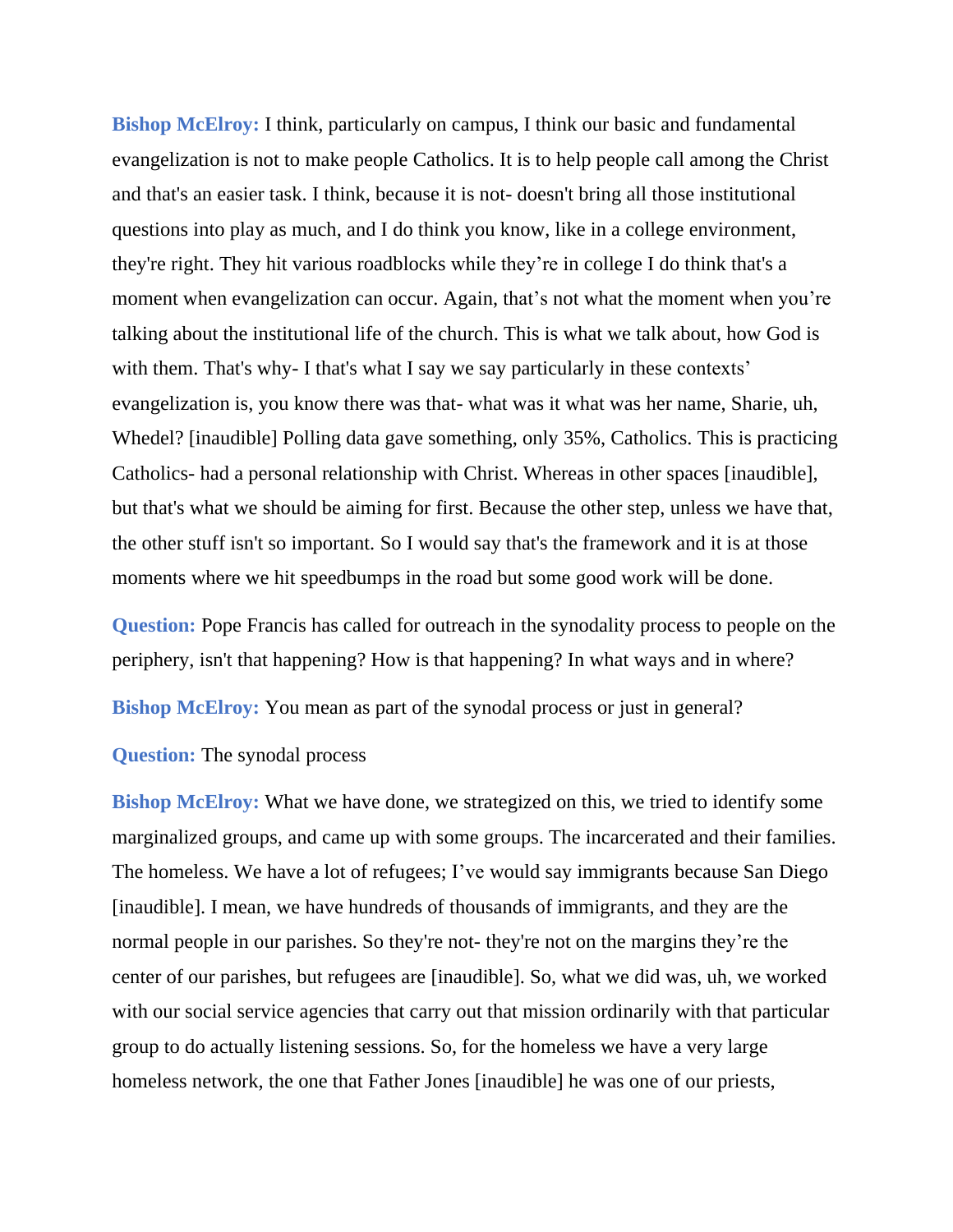[inaudible]. In San Diego 8,000 people are homeless today. His program houses 4,000. That's half in the whole county. So, they're working with us to do- now, it's only gonna be a small percentage of their people who are going to do it, but then if they were [inaudible]. Same thing with the incarcerated. One of the problems with incarceration rate is that duing covid there's been such a restriction on ministry in general to the incarcerated. Oh, that's [inaudible] we're working with- and the refugees are actually the easiest group, our county houses a refugee program. So, [inaudible] So, we came up with some specific strategies for that, and then with our data analysis people. We asked them, could they amplify the voices of those people in the report. And they said yes, they could in certain ways. So, it's not perfect, and of course you know the biggest group I'd like to be able to reach contact with here are young people, and so we have some strategies for that. But those are the ways we did for these other people. Tremendously well.

**Question:** I'm going to get 2 parts of my question. The first is, is it really an opportunity to the synod to practice being church a different way? And yet, I think, across the United States and around the world there's really different methodologies for the rule out of the synod. I'm really grateful to live in an archdiocese where we are dealing with successions but in some diocese it's a form and so really wondering, How can we continue to practice being church in this way that is synodal when there is such a disperse rollout? And the second part of my question is, how do we listen outside of dioses and boundaries? So, whether that is listening to other people in the same country or in a global way of encounter, I know that that will kind of filter out through the whole process, but how do you keep doing that? [inaudible] locations.

**Bishop McElroy:** I think there'll be a natural progression on this. I've heard, I don't know [inaudible] there's this national dialogue where we send ourselves questions but I've heard now more recently they're going to do continental dialogues. Which would be us, with Canada probably [inaudible]. But that will be another moment which is beyond the American church. Ss to the differences among [inaudible], there are, differences in how diocese are doing it. Now, a number of diocese that I was wondering when they did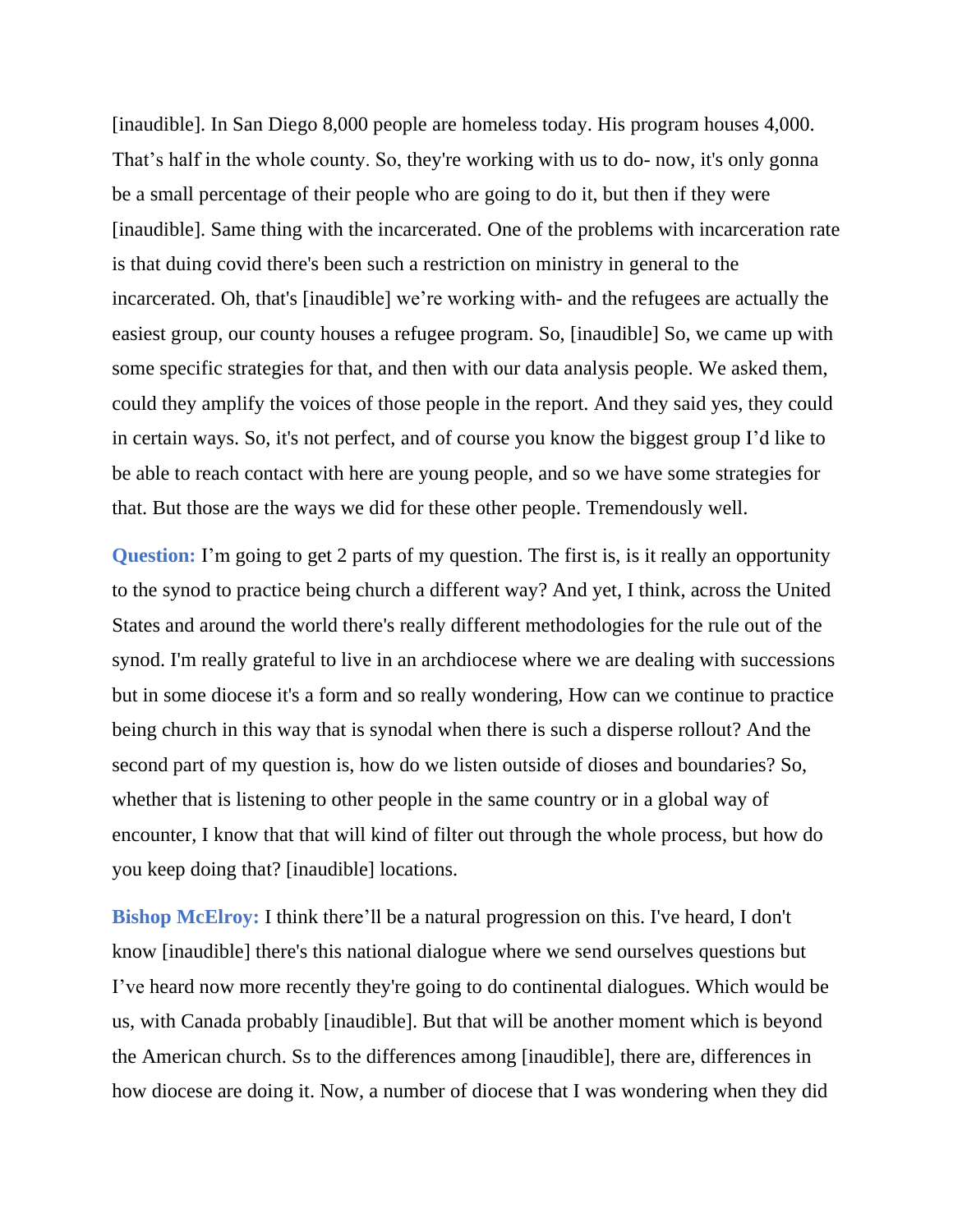[inaudible] are all already engaged in the parish renewal process. So they are integrating those two. I think that's great you know it's not precisely by the same formula. I know a number of dioceses with a this in place and I think that's a very fine way of doing that. I know, Seattle, that's pretty good direct small share which I still think is probably best. Most diocese are, do we tell? I wasn't sure if the most diocese would do something at all, something that- they are so it's better than I thought it was gonna be. [inaudible], and also, you know, in in terms of [inaudible] I would say this, when we did our first synod, which was on marriage and family life. We had, uh, it went well, we came up with these 15 goals, and then we have 10 parishes that volunteered to be pilot parishes that went to that community and that community would be the pilot community. And we were looking for, what's the model that will emerge on how to do this. We got about 8 weeks into it, just like no commonalities coming together, and it dawned on us, there is no single one, in other words, the parishes were so different, each one was taking from that menu of 15 and implementing some of them in their own way, in an appropriate way for that parish. So taught me an important lesson on implementation and anything like this. What a synodal church will look on in the concrete in a given parish I think will differ and also what an implementation step. When I talk with our Council priest [inaudible] about this, [inaudible] said, Well, he said, I think this is a process, but we can each find something that'll be helpful to our parishes, and that's good enough, for me you know if we sometimes if we have grand notions of doing everything that we don't accomplish. So I'd say part of it would be the parish and each diocese are the same thing. What are these things, are meaning for, the most pressing and most appropriate process [inaudible].

**Jessica Palmer:** We have time for one more question.

**Question:** In your process. Can you find and share the ten-page report?

**Bishop McElroy:** Yes. [inaudible] Because we are going to have a lot of other steps. So we want them to see here's the feel. Now I had to say there's risk to that. I'm not totally comfortable with this, because I don't know what the thing's gonna say! Well, you know, you know we're all human at this point, and I'm sure much of it I'll be very pleased with,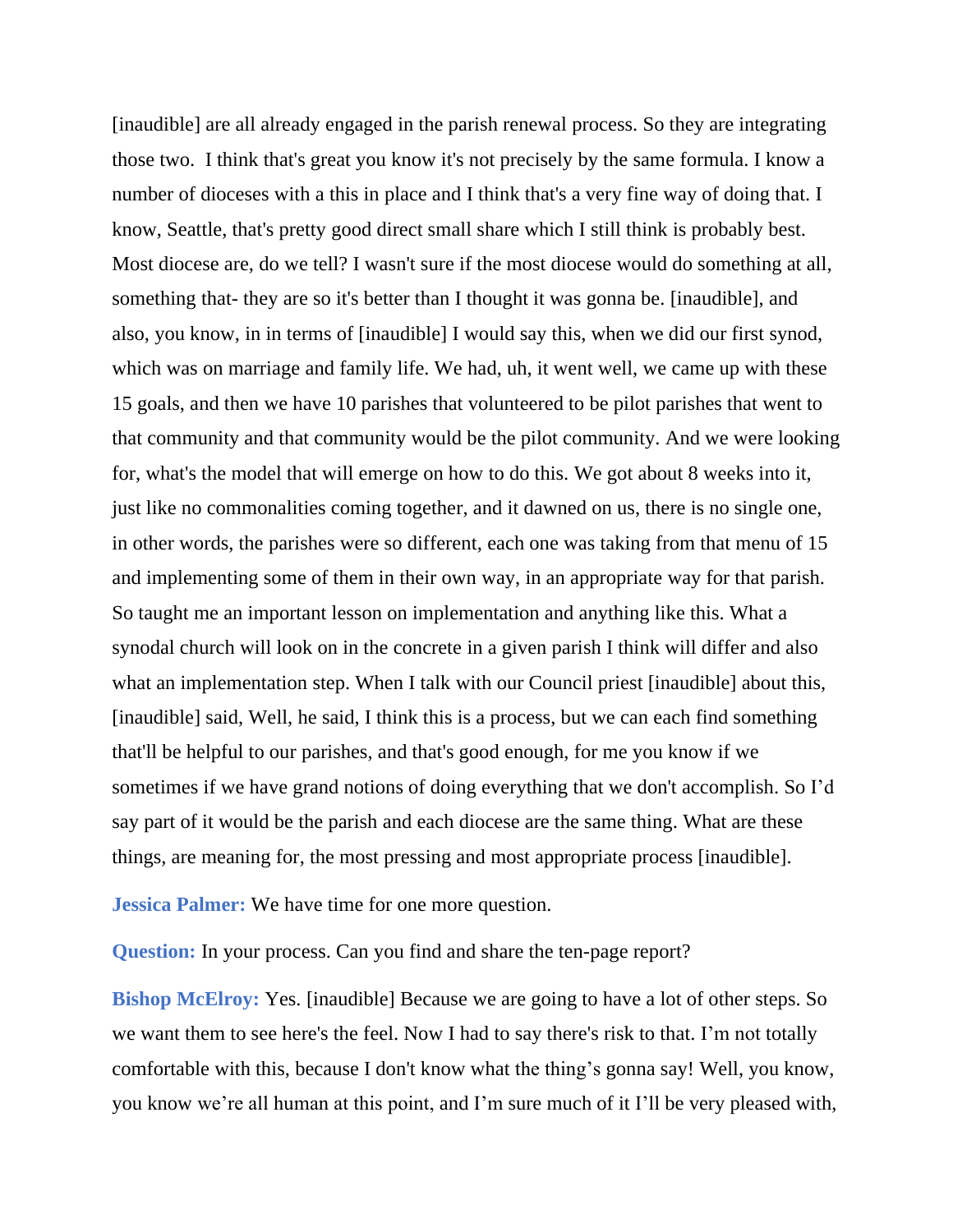some I'll be okay with. And others I'll just kind of cringe and say, I wish they hadn't said that. But that's the risk. I don't think there's anything in a 10-page report that shouldn't be [inaudible]. That would be outrageous. It will point to some hard things for us. What we're not doing.

**Question:** The reason I ask the question is just because I heard [inaudible].

**Bishop McElroy:** What is a hard part that they have is something I was involved when I was in San Francisco's [inaudible] and I was in charge of a project. We had a pastoral planning, so we had a large group instrument come out. It was interesting because we paid the data analysis form to do the analysis, and they gave us their charge based on a 4% return. We had a 38% return, so they lost a bucketload of money. They were complaining, we said sorry [inaudible]. So anyways, what do you think was the numberone element of dissatisfaction?

#### **Question:** [inaudible]

**Bishop McElroy:** This actually was before that, so let me put it in that context. That probably would have [inaudible]. [inaudible]. By a big part, [inaudible] were here and then [inaudible]. So, that's hard. When they say in terms of the report. Its true. I get it that its true. And most priests would be willing to sit down with most [inaudible]. But it hard to hear. Because holidays are such a personal thing. When you go out to [inaudible]. Now, that doesn't mean we shouldn't do them. But it does mean, that's where it gets tough. But I bet it will be #1 for us.

**Question:** So, Bishop, I get to ask you the last question. I was wondering because you said that the synods that emerge, for example, are more so regional, right, sort of thinking of a synod in our [inaudible], we talked about this last night. The synod in Germany, and certain themes that emerged right like women [inaudible] marry priests, you know, it's a grateful place of acceptance and embrace of the logical conversion. So I was just wondering if you had noticed anything that emerges out of these synods that would universal as opposed to just local.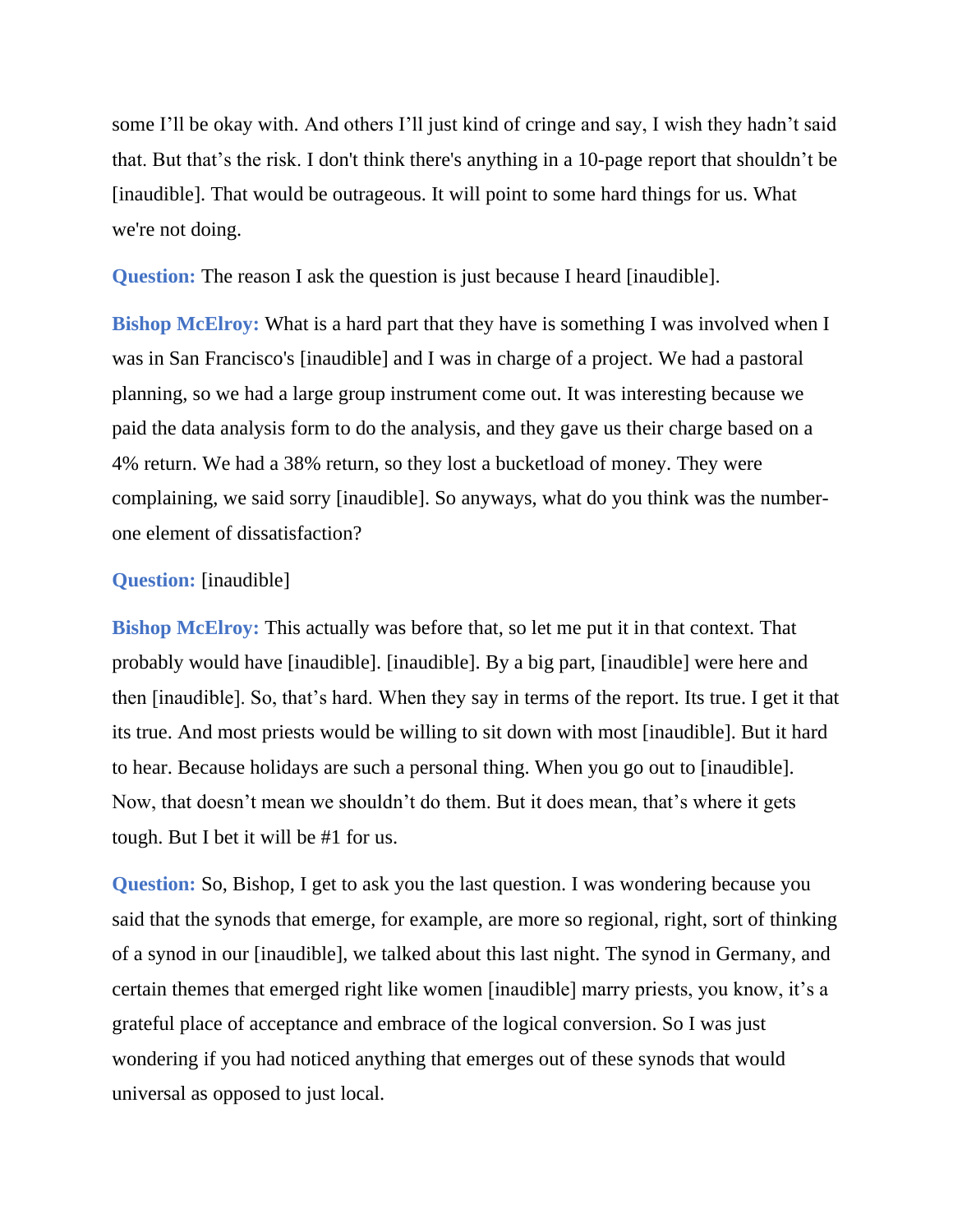**Bishop McElroy:** Oh, I think most things will be universal. Yes, I do. I think most things will be universal. They may have a different twists in different places. I think there'll be an awful lot too. I'll tell you the Amazon synod, what the interesting thing is to me. And as you may be aware of the Amazon synod, was a [inaudible] of it's country, and caricature, it was terrible. What was done. And so, I had to respond to this once as a part of the public forum. What I said was, because it was over the women- I mean it was a women deacon and a married priest and [inaudible]. I said, let me tell you what there reality of this is. Here's what the Amazon Church is concerned with. There are young people moving away, they don't have enough priests many of the parishes there, priests come to once a year to St. Pat's. And what's particularly bad, it goes in small [inaudible], they can't even preserve the eucharist because there's some kind of beetle or something that attacks it. So, you get communion once a year. That's it. And the mass comes once a year. And so it was, how to hand this off to our children, what do we do about getting people to teach the [inaudible]? But it's the same things we're struggling with here. These were the same sorts of issues. They take on some different specifics to them, but I believe that'll be true around much of the church. Okay, Africa is different. They face different issues they face some tough issues, but they don't face the shortage of priests for example. But mostly the- the Amazon Bishop said, look, on this priesthood question here's what we like the work [inaudible] to deal with the priesthood question. First of all, our first priority will be priests that we could grow from our own societies. And second would be interesting enough, priests who are from Latin America and from these Amazon regions who working in Europe and the United States. They said they're needed more here and that was interesting, as you can imagine. Third was, if the missionary groups could again send more people. And the fourth, they said, number 4 was to work toward [inaudible]. They were, they were pushing married men, but they're desperate. So. You know, I think we will find many of the challenges are very [inaudible] strategies for implementation.